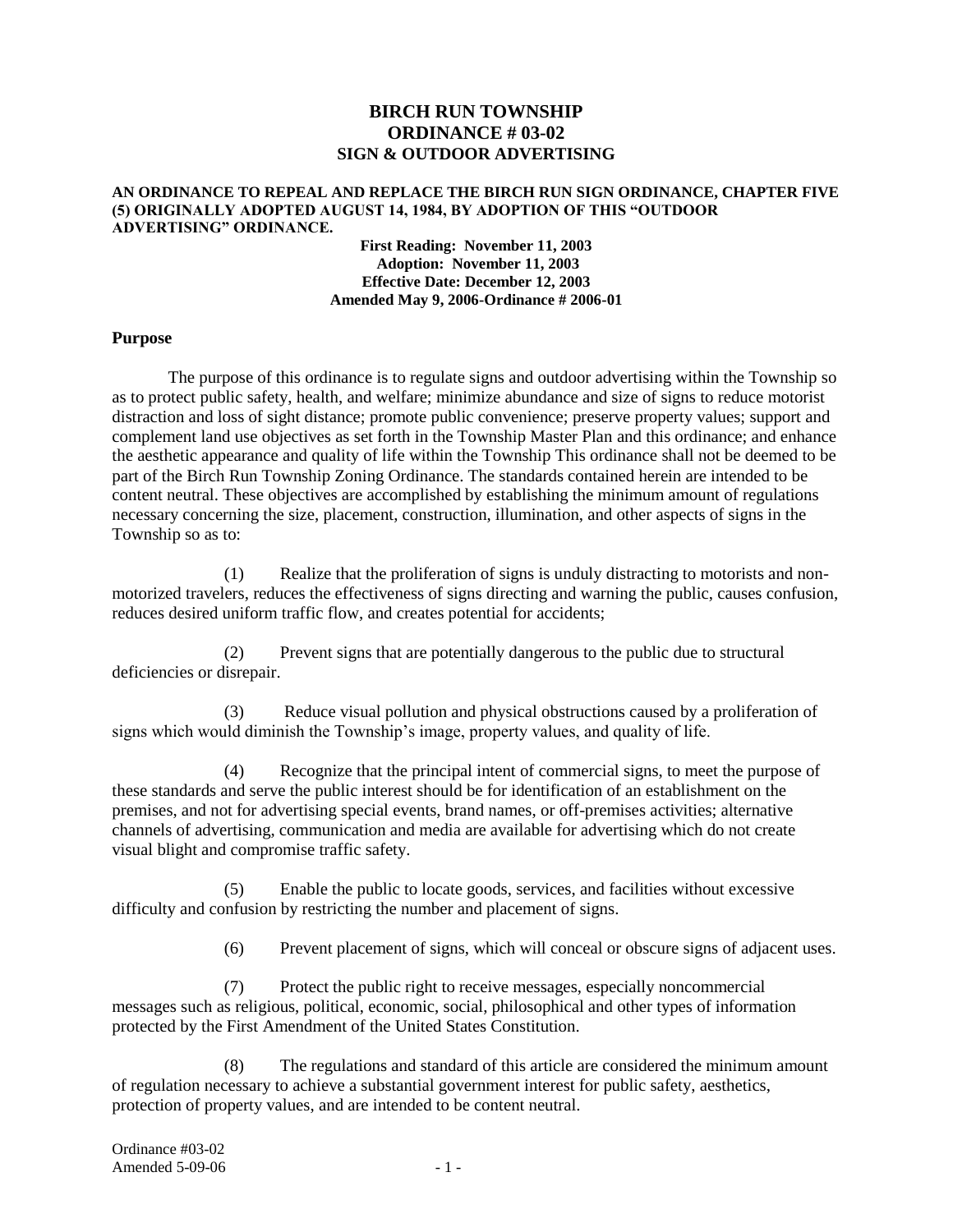(9) Prevent off-premises signs from conflicting with land uses.

(10) Maintain and improve the image of the Township by encouraging signs of consistent size, which are compatible with and complementary to related buildings and uses, and are harmonious with their surroundings.

(11) Regulate portable commercial signs in recognition of their significant negative impact on traffic safety and aesthetics.

### **SIGN DEFINITIONS**

### *Business Center*

A grouping of two or more business establishments on one or more parcels of property which may share parking and access and are linked architecturally or otherwise present the appearance of a unified grouping of businesses. A business center shall be considered one use for the purposes of determining the maximum number of pylon or ground signs. A vehicle dealership shall be considered a business center regardless of the number or type of models or makes available, however, used auto/truck sales shall be considered a separate use in determining the maximum number of pylon signs, provided that the used sales section of the lot includes at least 25 percent of the available sales area.

#### *Sign*

Any device, structure, fixture, figure, symbol, banner, pennant, flag, balloon, logo, or placard consisting of written copy, symbols, logos and/or graphics, designed for the purpose of bringing attention to, identifying or advertising an establishment, product, goods, services, or other message to the general public. However, a "sign" shall not include a sign located completely within an enclosed building.

For the purpose of this ordinance the following sign or sign-related terms are defined:

### *Residential Premises / Non Residential Premises*

Residential Premises – shall be defined as premises, which are occupied as a single or multiple residential unit(s)**,** or in the case of a vacant parcel, which is classified in a residential district under the Birch Run Township Zoning Ordinance. (amended 5/9/06-Ordinance #2006-01)

*Non-Residential or Commercial Premises* – shall be defined to mean premises which are occupied for a purpose other than single or multiple family residences**,** or in the case of a vacant parcel, which is classified in a district other than residential under the Birch Run Township Zoning Ordinance. (amended 5/9/06-Ordinance #2006-01)

### *Sign, Area, or Surface Area of a Sign*

That area per face enclosed by one outline, the sides of which make contact with the extreme points or edges of the sign, excluding the supporting structure which does not form part of the sign proper or of the display.

*Sign, Banner-* A fabric, plastic, or other sign made of non-rigid material without enclosing structural framework. A banner is also defined not to exceed forty-five (45) square feet in area per sign.

#### *Sign, Banner, Street*

Any sign complying with the Saginaw County Road Commission standards.

### *Sign Billboard*

A sign complying with Birch Run Townships Billboard Ordinance.

Ordinance #03-02 Amended  $5-09-06$   $-2-$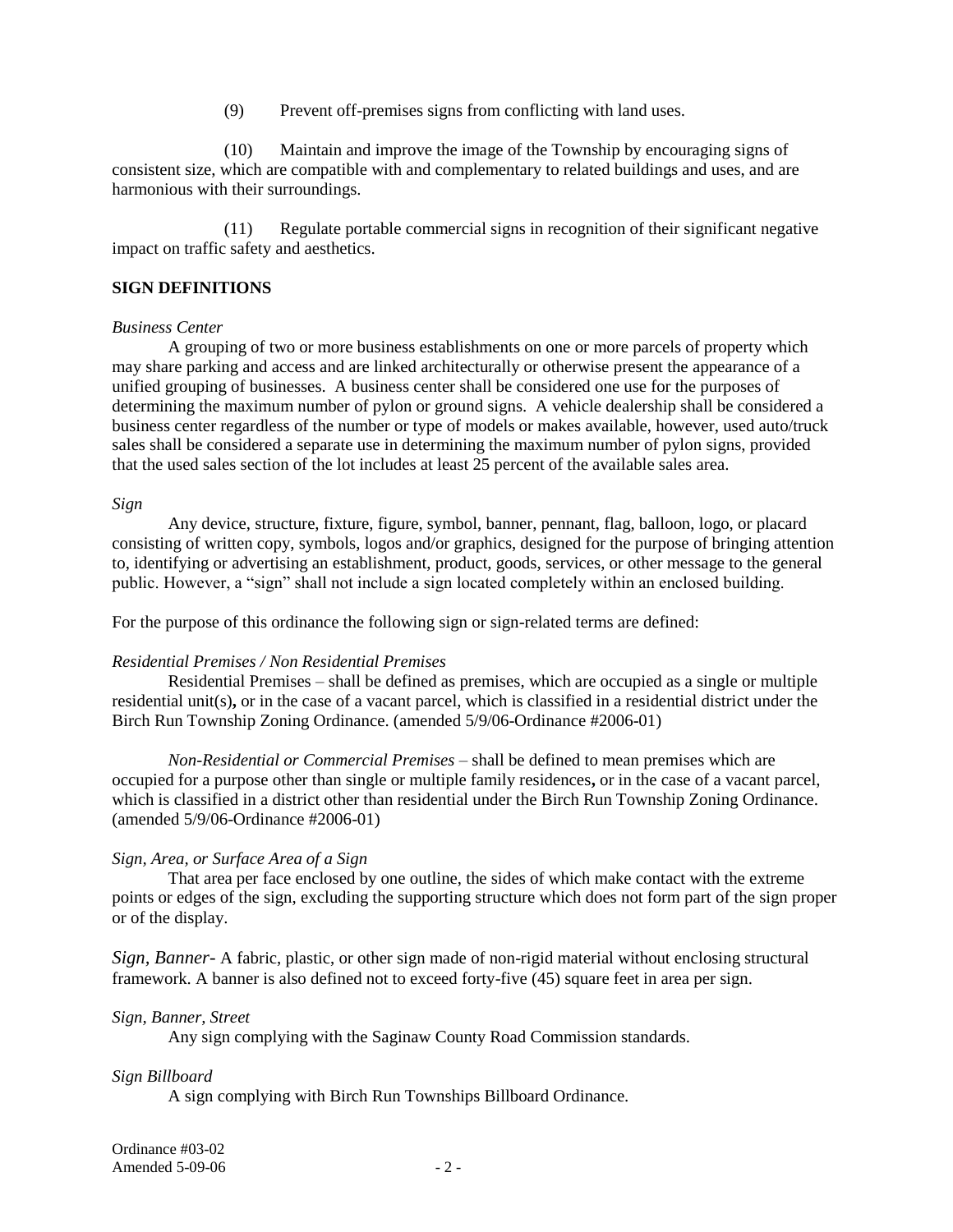### *Sign, Canopy*

A non-rigid fabric marquee or awning-type structure, which is attached to the building by supporting framework which includes a business identification message, symbol, and/or logo. See "wall sign."

## *Sign, Changeable Message Sign*

A permanent reader board attached to a pylon or monument sign or to the exterior of a wall where copy is changed mechanically, electronically or manually, including time/temperature sign.

## *Sign, Construction Sign*

A sign identifying the name(s) of project owners, contractors, developers, architects, designers, engineers, landscape architects, and financiers of a project being constructed or improved; and not including any advertising of any product or announcement of availability of leasing space.

## *Sign, Directional Sign*

A sign, which assists motorists in determining or confirming a correct route, specifically enter, exit, and parking signs. Business identification or logo on such a sign is considered and calculated as part of the allowable square footage for a monument or ground sign.

## *Sign, Electric*

Any sign containing electric wiring. This does not include signs illuminated by a separate exterior floodlight source.

### *Sign, Freestanding*

A sign which is affixed to a permanent foundation, but not attached to the building proper.

### *Sign, Ground Level*

The elevation to be used for computing the height of signs. Defined as the roadway centerline grade elevation at its intersection with the centerline of the driveway serving the parcel which is located nearest to the sign location.

## *Sign, Ground Sign*

A sign supported by one or more poles, posts, brace(s) or a monument.

## *Sign, Illuminated*

A sign that provides artificial light directly or through any transparent or translucent material.

## *Sign, Institutional Bulletin Board*

A structure containing a surface area upon which is displayed the name of a religious institution, school, library, community center, or similar institution and the announcements of its services or activities.

## *Sign, Integral*

Name of buildings or farm, date of erection, monumental citations, commemorative tablets and the like when made an integral part of the walls of the structure (or roof for farm buildings).

### *Sign, Joint Identity*

A sign which gives direction and identification to a group of adjacent businesses whether or not under single management or ownership.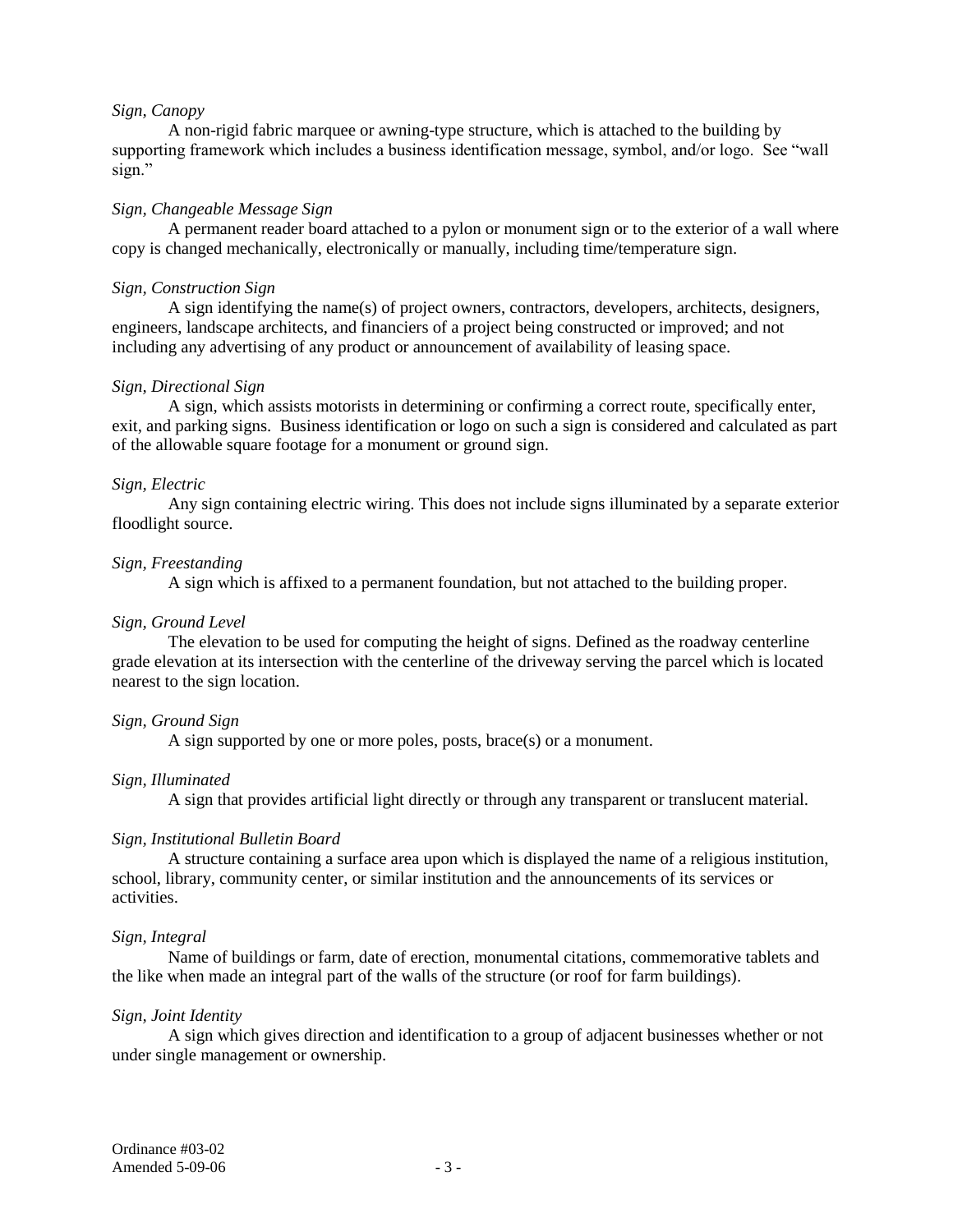### *Sign, Off-premises Sign*

A sign which identifies a use or advertises products and services not available on the site or parcel on which the sign is located; a sign which directs travelers or provides a message unrelated to the site on which the sign is located, e.g. billboards.

### *Outlet Shopping Center*

A group of twenty-five or more business establishments on one or more parcels of property which may share parking and access and are linked architecturally or otherwise present the appearance of a unified grouping of businesses. An outlet shopping center shall be permitted sign approval by an overlay or typical sign schematic. (amended 5/9/06-Ordinance #2006-01)

### *Sign, Political Sign*

A temporary sign used in connection with local, state, or national elections or ballot issues.

### *Sign, Portable Sign*

A sign designed to be moved from place to place, whether or not it is permanently attached to the ground or structure. This includes hot-air and gas-filled balloons, banners, pennants, streamers, festoons, ribbons, tinsel, pinwheels, non-government flags, searchlights; but excludes political signs, real estate signs, construction signs, permanent changeable message signs, and regulatory/government signs.

### *Sign, Projecting Sign*

A sign, other than a wall sign, that is affixed to any building or wall and whose leading edge extends more than 12 inches beyond such building or wall.

### *Sign, Pylon (pole) Sign*

A sign supported on the ground by a pole, braces, or monument, and not attached to any building or other structure.

## *Sign, Real Estate Sign/Rental*

An on-premises temporary sign advertising property or structure's availability for sale or lease.

## *Sign, Real Estate Open House (temporary)*

Temporary signs, which advertise and direct the public to an open house for a building, which is available for sale or lease, with the event, held on a specific day.

## *Sign, Regulatory Sign*

A sign installed by public agency to direct traffic flow, regulate traffic operation or provide any information deemed necessary for public safety, health and welfare. Any of these signs shall be in conformance with the Michigan Manual of Uniform Traffic Control Devices where applicable.

### *Sign, Setback*

A distance measured from the outer boundary of a parcel in which erection of a sign is not permitted. A Front Setback is measured from the edge of the right of way of any abutting roadway. A Rear Setback is measured from the property line opposite the roadway. A Side Setback is measured from any other abutting property line. Corner lots shall require two front setbacks, but only one rear setback.

### *Sign, Special Purpose Signs*

Any other temporary sign. See table of sign standards.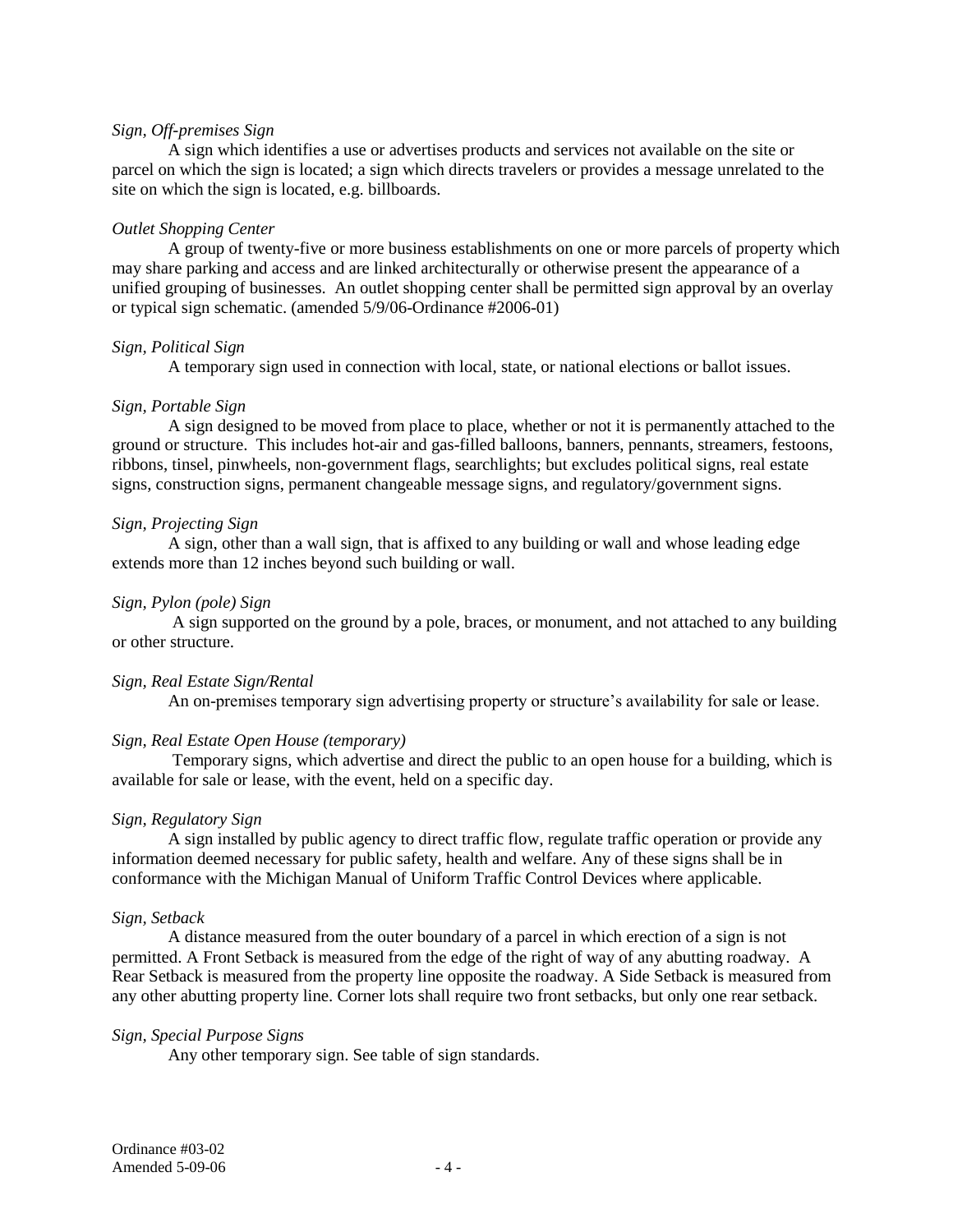## *Sign, Temporary Land Development Project Sign*

Signs pertaining to the sale, lease, rent or development of a subdivision, planned shopping center, office building, industrial park or similar land parcels. See table of sign standards.

## *Through Lot*

A lot or parcel of land having frontage on two (2) approved non-intersecting streets or roads, either public or private. (amended 5/9/06-Ordinance #2006-01)

## *Sign, Wall Sign*

A sign placed flat, adjacent to the building, extending from the building as a canopy sign or projecting sign, or placed on a separate canopy such as over gasoline pumps.

# **Exempt Signs**

The following signs are specifically exempt from the provisions of this Ordinance:

(1) Nameplate: Address, owner or occupant nameplate and other signs of up to two square feet in area attached to a mailbox, light fixture, or an exterior wall.

(2) Integral Signs: Names of buildings, dates of erection, monumental citations, commemorative tablets when carved into stone, concrete or similar material or made of bronze, aluminum or other non-combustible material and made an integral part of the structure and not exceeding 25 square feet in area.

(3) Home occupation identification signs, provided that it is a legal home occupation in a residential district, that there is only one sign per parcel, attached to an exterior building wall and does not exceed two square feet in area.

(4) Temporary signs of a religious institution, school, museum, library, community recreation facility/institutional bulletin boards, regardless of the location that are temporary signs, which do not exceed 32 square feet in area, are a maximum of six feet in height, are set back a minimum of 5 feet from any property line or public street right-or-way, and meet the illumination standards of this chapter. The maximum duration of any one sign shall not exceed 30 days in a calendar year. (amended 5/9/06-Ordinance #2006-01)

(5) Construction signs, provided that there shall be only one such sign per development project; with a maximum height of six feet; not exceeding 16 square feet in area for residential projects, a maximum height of six feet and not exceeding 32 square feet in area for nonresidential projects; setback are a minimum of 5 feet from any property line or public street right-of-way; and that such signs shall be removed within 14 days of the date an occupancy permit is issued. (amended 4-11-06-Ordinance # 2006-01)

 (6) Garage sale and estate sale signs, announcing the sale of household goods, provided that there is only one sign per premise; and two signs off-premise. Entirely on private property; that they are setback a minimum of 5 feet from any property line or public street right-of-way; that they do not exceed six square feet in area, that they are erected no earlier than one business day before and removed within one business day after the announced sale. Premises identification shall be provided on each sign. (amended 5/9/06-Ordinance # 2006-01)

(7) Historical marker: Plaques or signs describing state or national designation as an historic site or structure and/or containing narrative, not exceeding 12 square feet in area.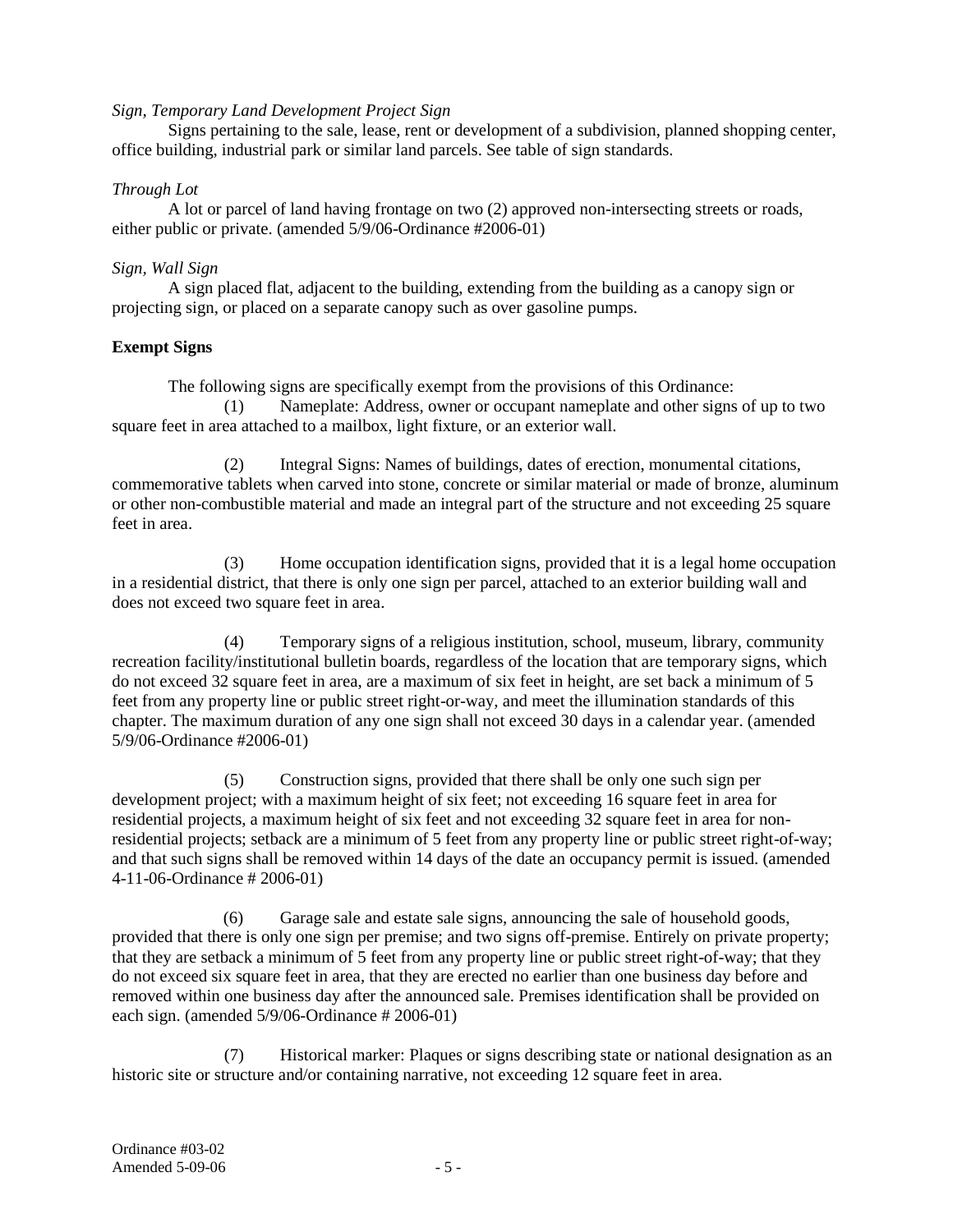(8) Signs not exceeding a total of two square feet per business indicating acceptance of credit cards or describing business affiliations and are attached to a permitted sign, exterior walls, building entrance or window.

Signs on vending machines, gas pumps, and ice containers indicating the contents, provided that the sign on each device does not exceed two square feet in area.

(10) Signs atop gasoline service station pumps announcing on-premises sales, provided that such sign not exceed two square feet in area.

(11) Signs on gas station pump islands or their structural supports identifying "self serve" and "full serve" operations; provided that there is no business identification or advertising copy on such signs, that there are no more than two such signs per Pump Island and that such signs do not exceed four square feet in area.

(12) Parking lot signs indicating restrictions on parking, when placed within a permitted parking lot, are a maximum of ten feet in height, and do not exceed six square feet in area.

 (13) Non-commercial signs: Signs containing non-commercial messages, such as but not limited to those designating the location of public telephones, restrooms, restrictions on smoking and restrictions on building entrances provided that such signs do not exceed fifty square feet in area**.**  (amended 4/1/1/06-Ordinace #2006-01)

(14) Flags or insignia of any nation state city, community organization, educational institution, non-commercial enterprise, college or university.

(15) Identification of a residential community: One permanent sign per vehicular entrance identifying residential developments such as subdivisions, apartment complexes, condominium communities, senior housing complexes, mobile home parks and similar uses, provided that the sign is set back from a minimum of 15 feet from any property line or public right-of- way, and do not exceed three square feet in area.

(16) Up to two signs identifying or directing motorists to a rental or management office in a multiple- family development, provided that such signs are maximum of four feet in height, are set back a minimum of 15 feet from any property line or public right- of-way, and do not exceed three square feet in area,

(17) Model signs: Temporary signs directing the public to a model home or unit, provided that such signs are set back a minimum of 5 feet from any property line or public right- of-way and which do not exceed six square feet in area. (amended 5/9/06-Ordinance #2006-01)

(18) Political signs, provided that the property contains a single or multiple residential structure; such signs are not placed within the public street right-of-way line (the zoning administrator shall be consulted regarding placement) at least ten feet apart, and do not exceed 32 square feet for each parcel, such signs are removed within one business day following the election for which they are erected.

(19) Street Banners, advertising a public entertainment or event, provided that they receive a permit from Saginaw County Road Commission, are only used in a location designated by the Township Board, and are erected no more than 14 days before the event they advertised and removed within (48) hours following the event.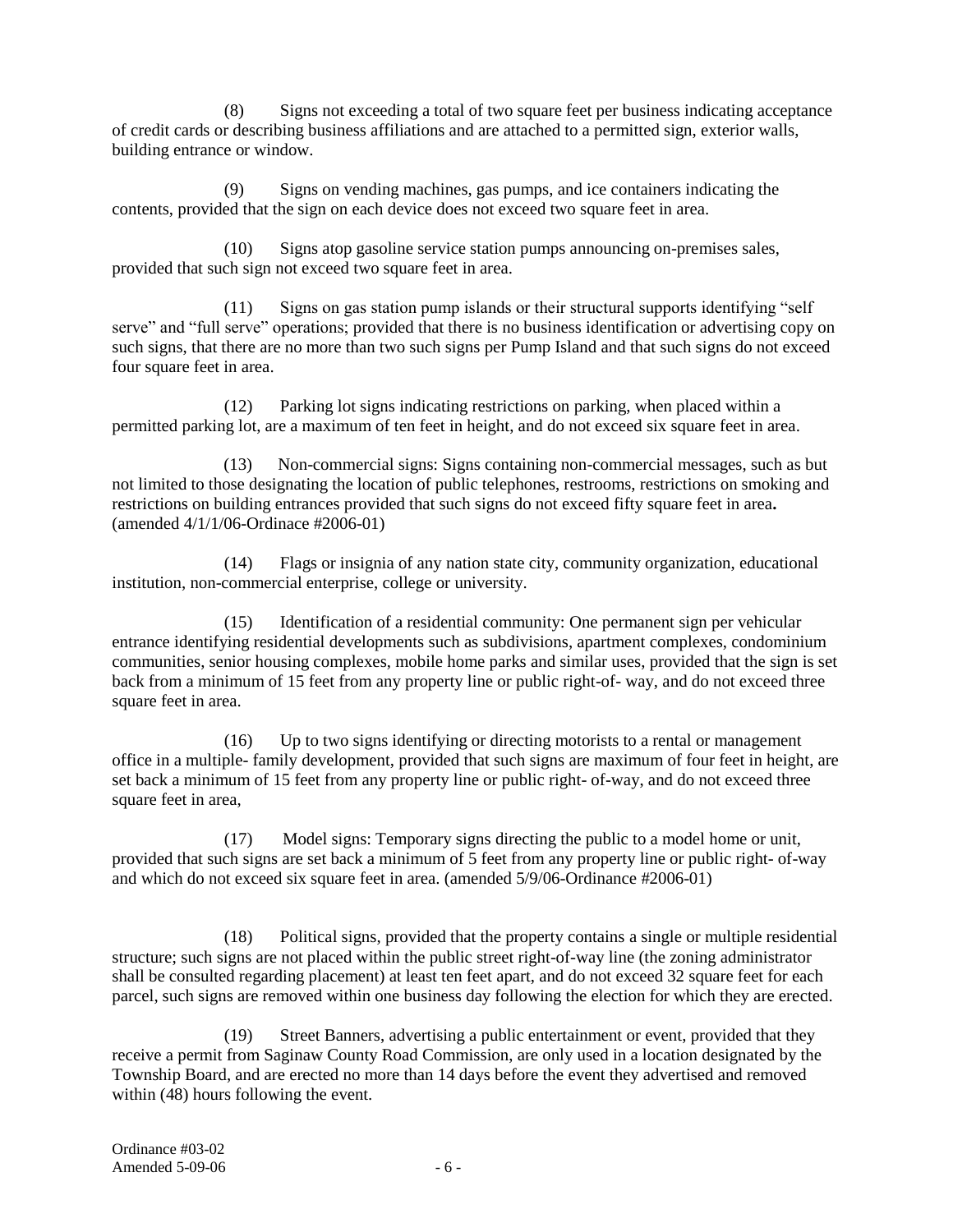(20) Real estate signs, provided that there shall be only one real estate sign per parcel for each public street frontage, such signs are set back a minimum of 5 feet from any property line or public right-of- way, that the maximum height of any such sign shall be 4' 6", and such signs shall not exceed four square feet in size in all areas. (amended 5/9/06-Ordinance #2006-01)

(21) Real estate open house signs (temporary), provided there shall be only two such signs placed off–premises; the size of each sign shall be a maximum of six square feet in size and three feet in height above grade; signs shall not be affixed to other signs, utility poles, fire hydrants or trees; signs may be located in the public right- of-way with Saginaw County Road Commission approval, but shall be placed at least 5 feet from the curb or 15 feet from the pavement edge where there is no curb, the person or firm placing signs on properties shall be allowed for a maximum of eight hours per day, and the signs shall be removed within one hour following the closing of the open house. (amended 5/9/06-Ordinance #2006-01)

(22) Regulatory, directional and street signs erected by a public agency in compliance with Michigan Manual of Uniform Traffic Control Devices.

(23) Window signs within the building.

(24) Warning signs, such as no trespassing, warning of electrical currents or animal, provided that such signs do not exceed two square feet in area.

 (25) Flags identifying a business, organization or corporation provided the maximum height of the flagpole is 20 feet measured from the average surrounding grade, the maximum size of each corporate flag is 35 square feet, and there shall be no more than one corporate flag per lot. (amended 5/9/06-Ordinance #2006-01)

(26) Menu Boards, A combined total, 100 sq ft of exterior pre-view, menu boards and the associated speaker boards for an approved drive thru lane provided the total number of boards does not exceed two (2) for each drive-thru window, and they are located between the drive thru lane and the building. (amended 5/9/06-Ordinance #2006-01)

# **Prohibited Signs.**

The following signs shall be prohibited throughout the Township:

(1) Signs which obstruct free access or egress from any building, including those that obstruct any fire escape, required exit way, window, door opening, or that prevent free access to the roof by firefighters.

(2) Signs having moving members or parts excluding barber poles and electronic message boards.

(3) Signs using high intensity or flashing lights, spinners or animated devices.

(4) Exterior string lights used in connection with a commercial enterprise other than holiday decorations, which are strung no more than 60 days before the holiday and removed within thirty days following the holiday for which they were erected.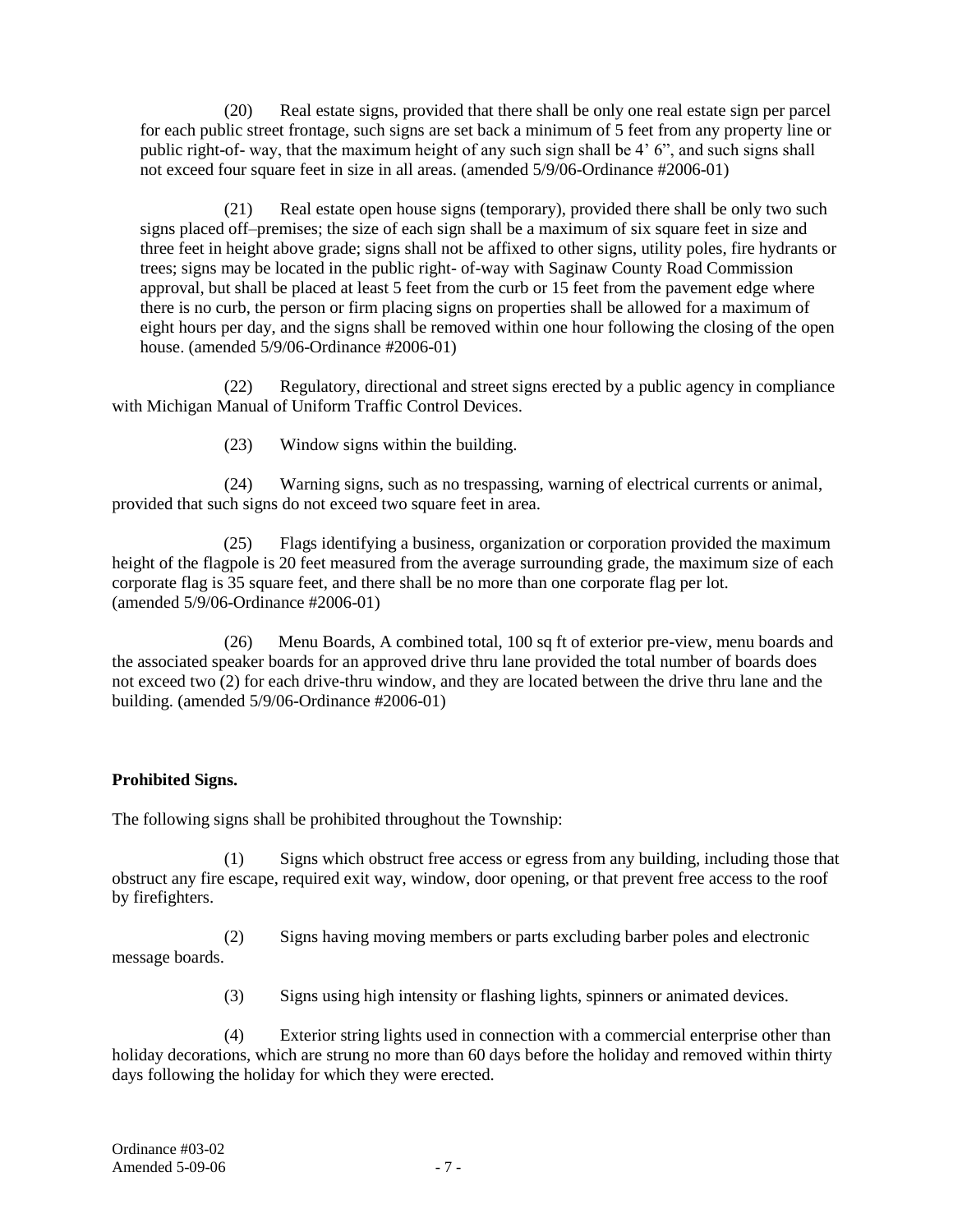(5) Signs which in any way simulate or could be confused with the lighting of emergency vehicles or traffic signals.

(6) Signs, which obstruct or impair the vision of motorists or non motorized travelers at any intersection, driveway, within a parking lot or loading area.

(7) Non regulatory signs placed in any public right-of-way, attached to a utility pole or affixed to a tree or other signs.

(8) Off- premise signs erected for the purpose of advertising a product, event, person, or subject, unless otherwise provided for in this ordinance or covered under the State Highway Act.

(9) Roof signs, any sign erected, constructed, and maintained upon and which projects beyond the roof of the building, unless specifically permitted elsewhere in this ordinance.

(10) Portable signs, as defined, unless otherwise provided for in this ordinance.

(11) Vehicles used as signs. No vehicle may be parked on a residential or a nonresidential lot for a time period exceeding 48 hours for the intended purpose (as determined by the Building Official) of advertising a product or serving as a business sign.

## **General Standards for Permitted Signs**.

Signs on residential or non-residential premises which serve a commercial or informational purpose may be permitted subject to the requirements of this section provided that no such sign shall be erected or altered until approved by the Township building inspector and until a permit has been issued. (amended 5/9/06-Ordinance #2006-01)

- (1) Sign setbacks.
	- (a) All signs, unless otherwise provided for, shall be set back as stated in the table of sign regulations. This distance shall be measured at a vertical line perpendicular to the ground and the right-of-way.

(2) Signs, as permitted in the various zoning districts, shall be designed to be compatible with the character of building materials and landscaping to promote an overall unified and aesthetic effect in accordance with the standards set forth herein. Signs shall not be constructed from materials that are remnants or manufactured for a different purpose. (i.e. telephone poles, auto parts, etc.)

(3) Illumination of signs shall be directed or shaded downward so that no direct ray from such illumination shall interfere with the vision of persons on the adjacent streets or of adjacent property owners. The use of colored lights, which maybe confused with traffic signals, will not be permitted.

building.

(4) Underground wiring shall be required for all illuminated signs not attached to a

(5) Every sign shall be constructed and maintained in a manner consistent with the Michigan Building Code provisions and maintained in good structural condition at all times. All signs shall be kept neatly painted, stained, sealed or preserved including all metal parts and supports.

Ordinance #03-02 Amended  $5-09-06$  - 8 -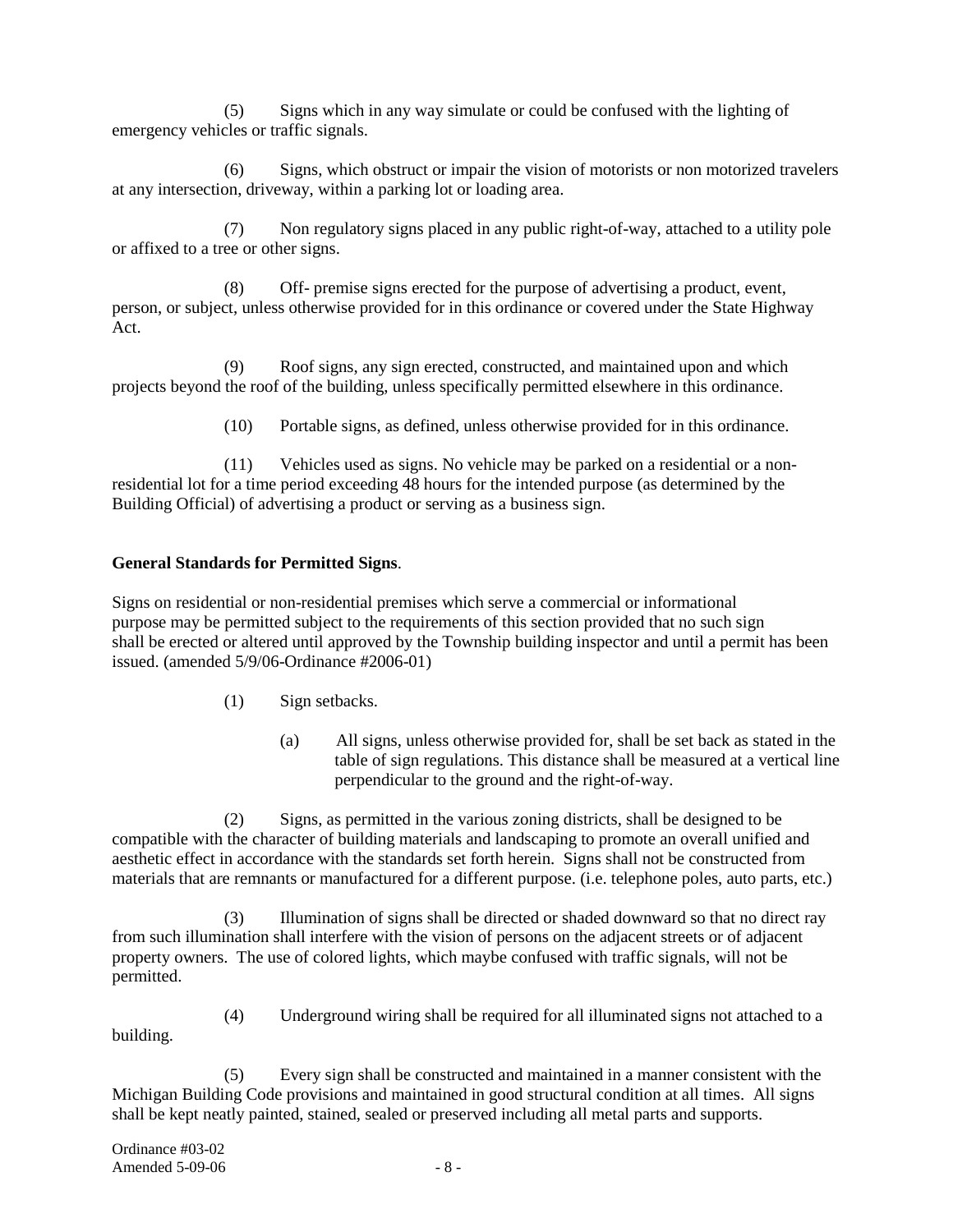(6) All signs erected, constructed, reconstructed, altered or moved shall be constructed in such a manner and of such materials so that they shall be able to withstand wind load as determined in the current edition of the Michigan Building Code.

(7) All signs, including any cables, guy wires, or supports shall have a minimum clearance of four feet from any electrical fixture, streetlight or other utility pole or standard.

## **"Miscellaneous Sign Regulations"- the following additional regulations shall be followed on non-residential sign premises**.

(1) Directional signs: No more than two directional sign shall be permitted per approved driveway, with a maximum sign area of four square feet. A business name, symbol or logo shall not be calculated as part of the allowable sign square footage as specified in the Table of Sign Regulations. (amended 5/9/06-Ordinace #2006)

(2) Ground signs: Ground signs are an alternative to pylon signs, with a minimum setback of five (5) feet from the right-of-way, when located to ensure adequate sight distance for motorists

(3) Billboards: Shall comply with the Township Billboard Ordinance.

(4) Wall, projecting and canopy signs: Canopy signs and projecting signs may be used as an alternative to wall signs listed in the table of regulations, provided that they meet the standards below.

- (a) Any sign area on a canopy shall be included in calculations of maximum wall sign square footage.
- (b) Projecting or canopy signs in all districts shall have a minimum ground clearance of ten feet, shall be set back at least six feet from any adjacent public right-of–way, not project over an alley or private access lane. A projecting sign shall not extend for more than two feet from the building to which it is attached.
- (c) No wall, canopy or projecting sign shall extend above the roof or parapet of the structure to which it is attached by more than one foot.
- (d) Wood posts or supporting arms shall not be used in conjunction with any projecting sign.
- (e) Projecting signs shall not exceed 32 square feet in area.
- (f) Wall signs: Signs shall not project beyond or overhang the wall or any permanent architectural feature by more than one foot.

(5) Signs for temporary uses /seasonal events: Temporary uses meeting the standards of Birch Run Townships Sign Permit and/or Special Event or Outdoor Use Ordinance shall be permitted to have on and off- premises signs provided the property contains a non-residential structure, and according to the following:

> (a) A maximum of two on premises signs with a combined maximum of 64 square feet:

Ordinance #03-02  $A$ mended 5-09-06  $-9$  -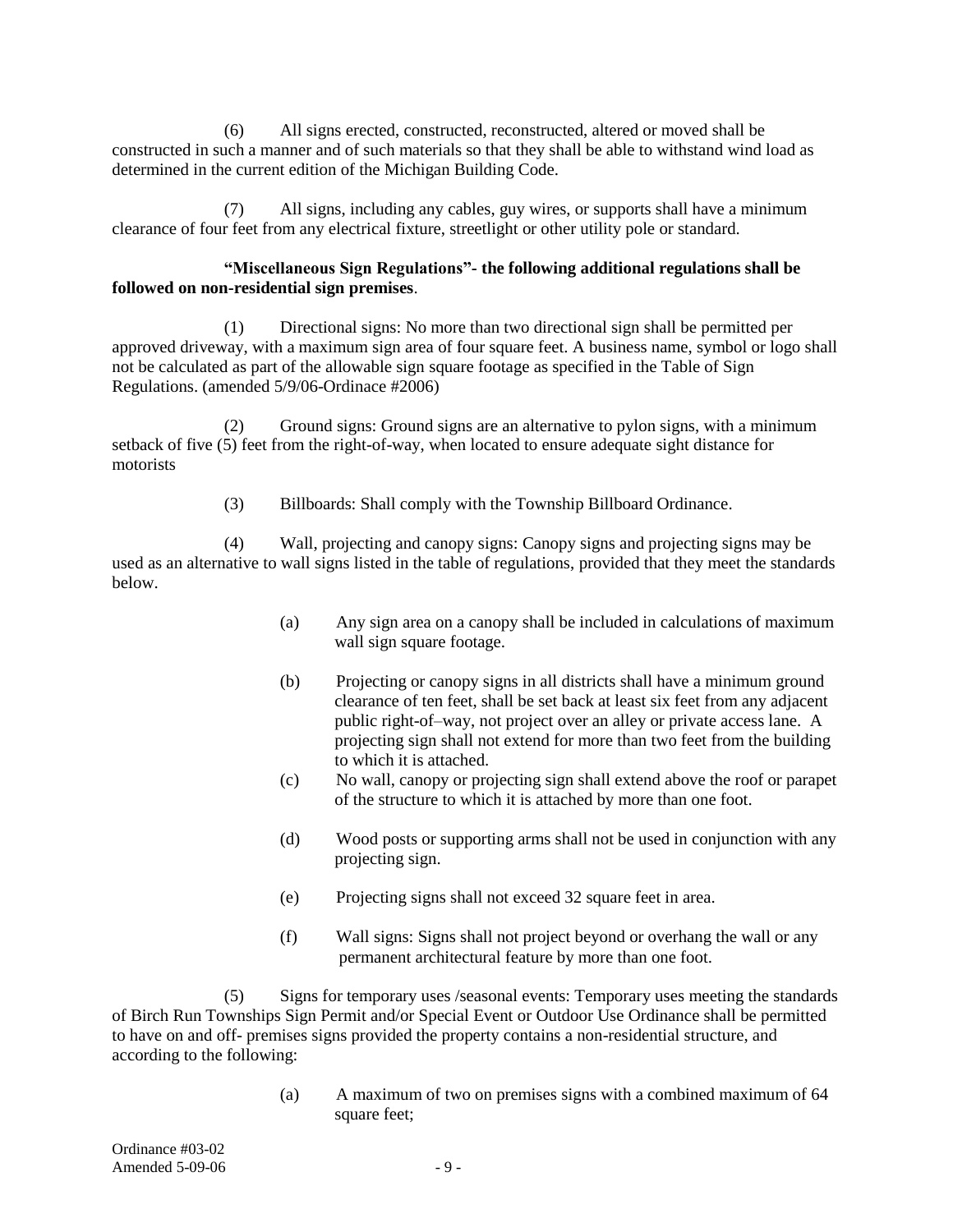- (b) A maximum 15 off- premises signs advertising the event, each no greater than four square feet in area, per side, and spaced at least 100 feet apart, such signs shall not be placed within the public street right-of-way line (the zoning administrator shall be consulted regarding sign placement). All off- premise signs shall be erected no earlier than three days prior to the event; and removed within one day following the event, for which they are erected. A map shall be provide illustrating locations for proposed off–premises signs.
- (c) A nonrefundable fee shall be required for all such signs to ensure all signs are removed within one business day following the termination of the temporary use or seasonal event.
- (6) Special Purpose Signs. Any other temporary sign, subject to the restrictions outlined in the following Table of Special Purpose Sign Regulations and to the location restrictions for permanent sign setbacks. Each such sign shall require a permit if it is to be posted more than 24 hours.

|                           | <b>MAXIMUM SIZE</b> | <b>DURATION OF</b> | PERMITS PER   |
|---------------------------|---------------------|--------------------|---------------|
| <b>SIGN AREAS</b>         |                     | <b>PERMIT</b>      | <b>PARCEL</b> |
| RESIDENTIAL**             | 32 square feet*     | 14 days            | 2 per year    |
| commercial uses           |                     |                    |               |
| <b>RESIDENTIAL (All</b>   | Not Permitted       |                    |               |
| Others)                   |                     |                    |               |
| NON-RESIDENTIAL           | 32 Square Feet*     | 30 Days            | 2 per year    |
| Banners permitted in Non- | 45 square feet*     | Weekly             | Unlimited     |
| Residential areas only    |                     |                    |               |

(a) TABLE OF SPECIAL PURPOSE SIGN REGULATIONS (amended 5/9/06-Ordinance #2006-01)

\*Total area of special purpose signs may be in addition to the total

sign area for the parcel as defined by the Table of Permanent Sign Regulations.

\*\* Illumination of special purpose signs in Residential areas is prohibited.

(7) Temporary Land Development Project Signs. Signs pertaining to the sale, lease, rent or development of a subdivision, planned shopping center, office building, industrial park or similar land parcel. Such signs are allowed for a period of one year upon issuance of a permit. Said permit may be extended for one additional year. Total number and size of signs allowed shall be controlled according to the following schedule.

| LAND SIZE                    | <b>TOTAL NUMBER OF</b> | <b>MAXIMUM AREA PER</b> |  |  |
|------------------------------|------------------------|-------------------------|--|--|
|                              | <b>SIGNS</b>           | <b>SIGN</b>             |  |  |
| Less than 1 acre             |                        | 50 sq. ft.              |  |  |
| Over 1 / less than 4 acres   |                        | $100$ sq. ft.           |  |  |
| Over $4/$ less than 20 acres |                        | $150$ sq. ft.           |  |  |
| Over 20 acres                |                        | 150 sq. ft.             |  |  |

Such project signs shall comply with height and placement regulations for the Sign District in which they are located.

(8) Temporary grand opening signs, one on–premises temporary grand opening sign, a maximum of 32 sq. feet in surface display area per side, a maximum of six feet in height and setback a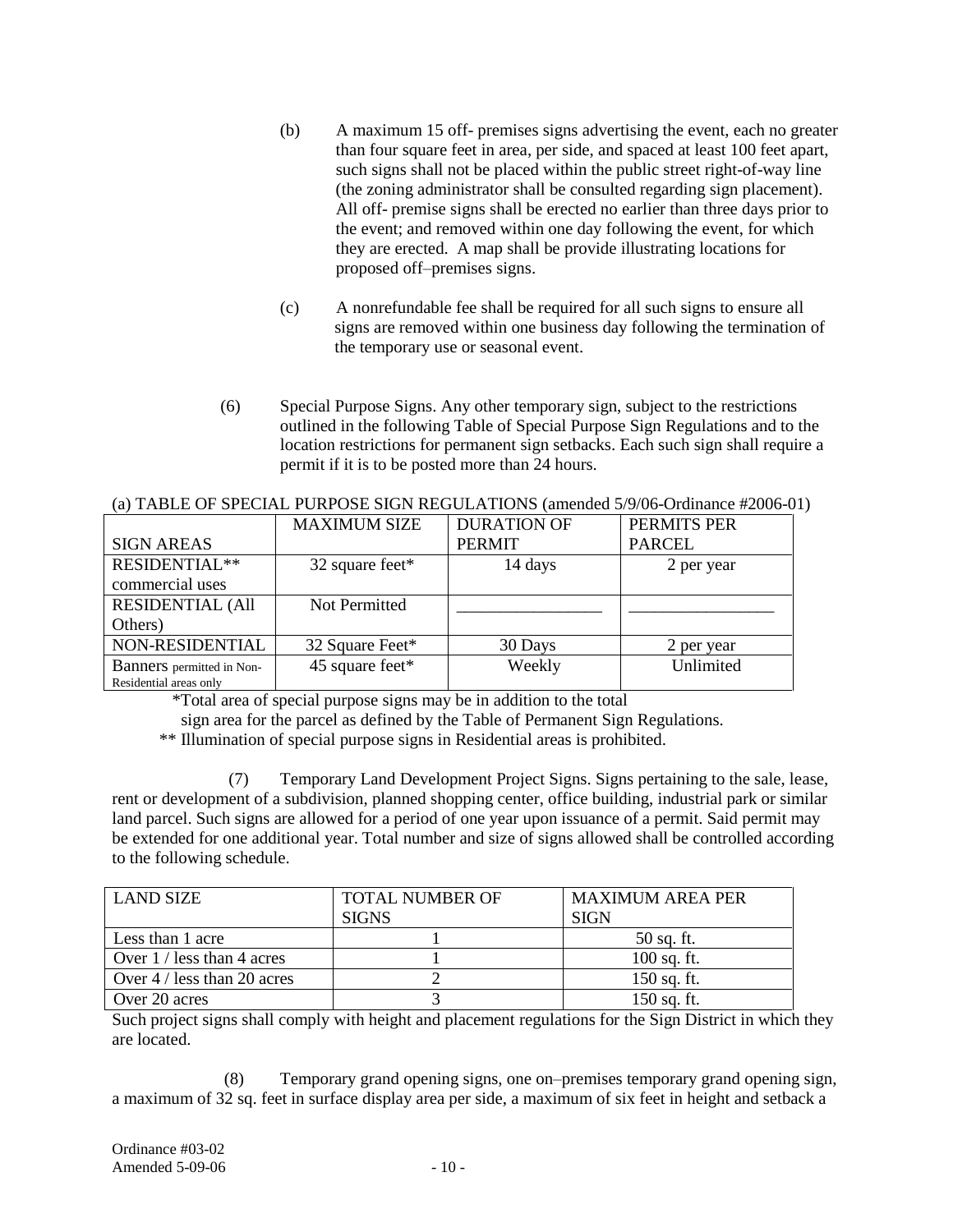minimum five feet from any public street right-of- way may be permitted for a period not to exceed 30 days for those businesses which meet the following conditions: (amended 5/9/06-Ordinance #2006-01)

- (a) The business is new at the particular location: or
- (b) The business is under new ownership; or
- (c) The business has undergone a major expansion which has received a building permit; or
- (d) The business has reopened after being closed for at least one year.

Note: conditions for a permitted temporary grand opening sign shall not include an addition or change in product line, new services, new management or other situations not expressly provided for above.

| $3$ Sign Locations                                    | $\overline{^{1,5}Total}$<br>Sign Area<br>Per<br>Parcel | Sign Type                                                              | <b>Setbacks</b>                                            | $\frac{3}{5}$ Number of<br>Signs Per<br>Parcel                                                                  | $1.5$ Maximum<br>Sign Size Per<br>Parcel                              | Height                                                |
|-------------------------------------------------------|--------------------------------------------------------|------------------------------------------------------------------------|------------------------------------------------------------|-----------------------------------------------------------------------------------------------------------------|-----------------------------------------------------------------------|-------------------------------------------------------|
| <b>AGRICULTURAL</b><br>$^{4}$ A-1/A-2                 | 107 sq ft per<br>parcel                                | Ground Sign<br>(Free Standing)                                         | Front: $5^{\circ}$ (a)<br>Side: 5'<br>Rear: 5'             | 1 per parcel                                                                                                    | $32$ sq ft                                                            | $6^{\circ}$                                           |
|                                                       |                                                        | Wall:<br>Canopy:<br>Projection:<br>Roof:<br>Integral:<br>High Profile: | N/A<br>$---$<br>$---$<br>$---$<br>N/A<br>$---$             | No limit<br>Not allowed<br>Not allowed<br>Not allowed<br>1 per parcel<br>Not allowed                            | $50$ sq ft<br>$\overline{a}$<br>$---$<br>$---$<br>$25$ sq ft<br>$---$ | On wall<br>----<br>----<br>$---$<br>On wall<br>$---$  |
| <b>RESIDENTIAL</b><br>$4R-1$                          | Non-<br>Residential use<br>$64$ sq ft                  | Ground Sign<br>(Free Standing)<br>Wall:                                | Front: $5^{\circ}$ (a)<br>Side: 5'<br>Rear 5'<br>$\rm N/A$ | 1 per parcel<br>No limit                                                                                        | $\overline{3}2$ sq ft<br>$32$ sq ft                                   | $6^{\circ}$<br>On wall                                |
|                                                       | Residential<br>$27$ sq ft                              | Wall:<br>Canopy:<br>Projection:<br>Roof:<br>Integral:<br>High Profile: | N/A<br>$---$<br>$---$<br>$---$<br>N/A<br>$---$             | $1/$ dwelling<br>Not allowed<br>Not allowed<br>Not allowed<br>$1 /$ dwelling/<br>non residential<br>Not allowed | $2$ sq ft<br>$---$<br>$---$<br>$---$<br>$25$ sq ft<br>$---$           | On wall<br>$---$<br>----<br>$---$<br>On wall<br>$---$ |
| <b>RESIDENTIAL</b><br>R-2, R-3, R-MF,<br><b>R-MHC</b> | 89 sq ft per<br>parcel                                 | Ground Sign<br>(Free Standing)                                         | Front: $5^{\circ}$ (a)<br>Side: 5'<br>Rear: 5'             | 1 / parcel                                                                                                      | $32$ sq ft                                                            | $6^{\circ}$                                           |
|                                                       |                                                        | Wall:<br>Canopy:<br>Projection:<br>Roof:<br>Integral:<br>High Profile: | N/A<br>$---$<br>----<br>$---$<br>N/A<br>$---$              | 1 per parcel<br>Not allowed<br>Not allowed<br>Not allowed<br>1 / parcel<br>Not allowed                          | $32$ sq ft<br>$---$<br>$---$<br>$---$<br>$25$ sq ft<br>$---$          | On wall<br>$---$<br>----<br>$---$<br>On wall<br>$---$ |

**TABLE OF REGULATIONS – SIGNS (amended 5/9/06-Ordinance #2006-01)**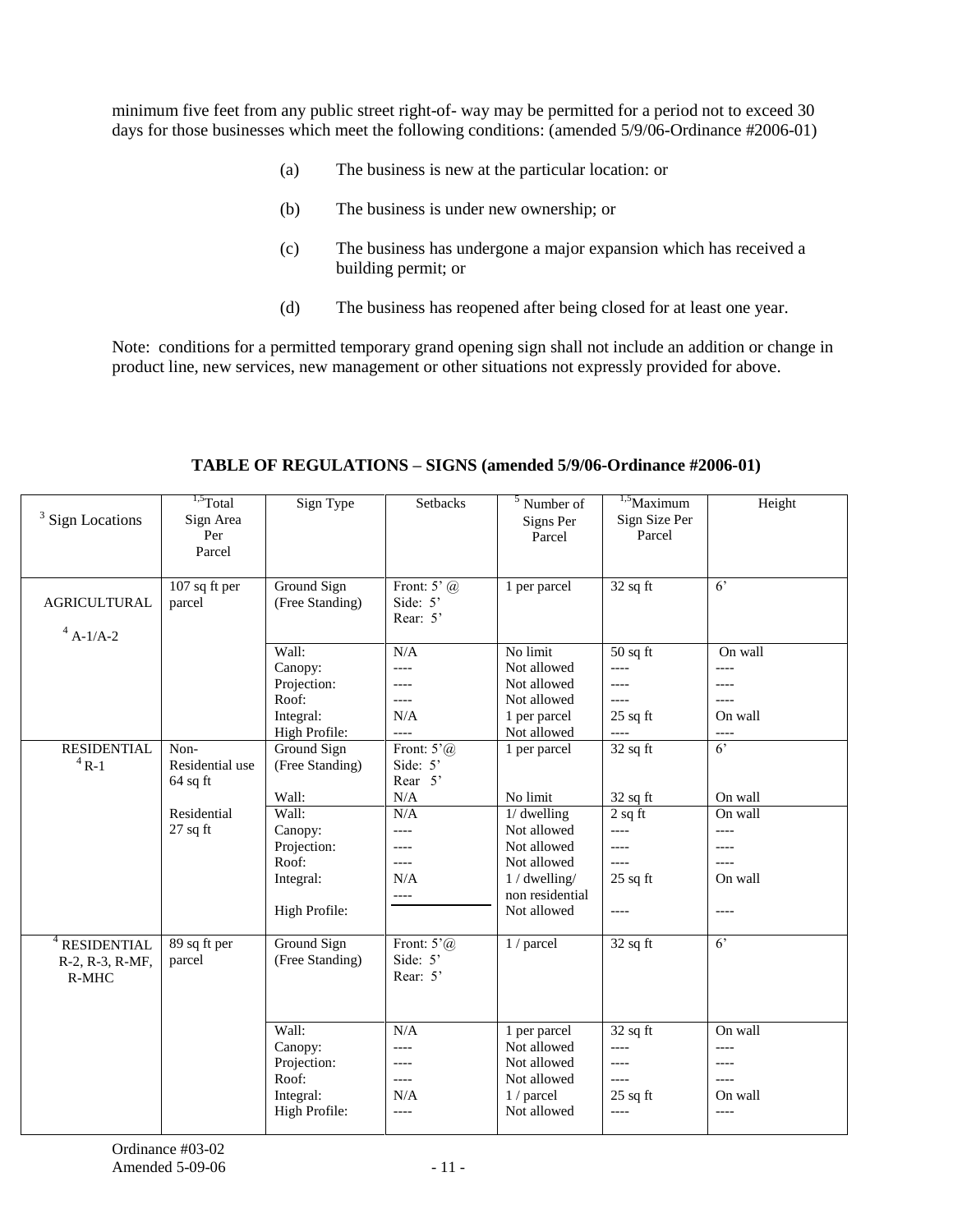- # Must be 10 feet above a sidewalk and 15 feet above a driveway/ *may be used as an alternative to wall signs. See definition section in ordinance.*
- @ May not obstruct vision of drivers.
- <sup>1</sup> Doubled signage provision  $(\bar{5})$  may not exceed the maximum sign size per ground signs. 2
- Advertising utilizing this provision is limited to the Industrial regulations for any additional ground signs.
- 3 References to property classifications within the ordinance are for reference purposes only.
- 4 <sup>4</sup> Illumination of signage in these areas is prohibited.
- <sup>5</sup> Allowable signage doubled for thru lots in commercial  $\&$  industrial districts only. (see definitions)
- <sup>6</sup>20% of the buildings road frontage area calculated by its length times its actual height. Not to exceed 600 sq ft maximum for the building.

| <sup>3</sup> Sign Locations       | $1,5$ Total<br>Sign Area<br>Per<br>Parcel                            | Sign Type                                     | Setbacks                                                                                   | $\frac{3}{5}$ Number of<br>Signs Per<br>Parcel      | $\frac{1.5}{1.5}$ Maximum<br>Sign Size Per<br>Parcel        | Height                                                   |
|-----------------------------------|----------------------------------------------------------------------|-----------------------------------------------|--------------------------------------------------------------------------------------------|-----------------------------------------------------|-------------------------------------------------------------|----------------------------------------------------------|
| Non-Residential<br>$C-1, C-2$     | 1175 sq ft per<br>parcel<br>(depends on<br>number of<br>businesses.) | Ground Sign<br>(Free Standing)<br>Ground Sign | Front: $5^{\circ}$ ( <i>a</i> )<br>Side: 5'<br>Rear: 5'<br>Front: $5^{\circ}$ ( <i>a</i> ) | 1 per parcel<br>1 per business                      | $64$ sq ft<br>$150$ sq ft                                   | 14'<br>21'                                               |
|                                   |                                                                      | $2$ Joint identity                            | Side: 5'<br>Rear: 5'                                                                       | center                                              |                                                             |                                                          |
|                                   |                                                                      | Wall:<br>Canopy:<br>Projection:<br>Roof:      | N/A<br>#<br>#<br>N/A                                                                       | No limit<br>No limit<br>1 per parcel<br>Not allowed | #6<br>$150$ sq ft<br>$32$ sq ft<br>$---$                    | On wall<br>On wall<br>On wall<br>----                    |
|                                   |                                                                      | Integral:<br>High Profile:                    | N/A<br>Previous<br>existing location                                                       | 1 per parcel<br>Share existing<br>sign              | $25$ sq ft<br>$2-300$ sq ft<br>3-350 sq ft<br>$4-400$ sq ft | On wall<br>Existing pole<br>height plus<br>new sign face |
| Non-Residential<br>All Industrial | 725 sq ft per<br>parcel                                              | Ground Sign<br>(Free Standing)                | Front: $5^{\circ}$ (a)<br>Side: 5'<br>Rear: $5'$                                           | 1 per parcel                                        | $32$ sq ft                                                  | 6 <sup>2</sup>                                           |
|                                   |                                                                      | Ground Sign<br>Joint Identity                 | Front: $5^{\circ}$ ( <i>a</i> )<br>Side: $5'$<br>Rear: 5'                                  | 1 per business<br>center                            | $100$ sq ft                                                 | 18'                                                      |
|                                   |                                                                      | Wall:                                         | N/A                                                                                        | No limit<br>1 per parcel                            | #6                                                          | On wall                                                  |
|                                   |                                                                      | Canopy:<br>Projection:                        | #<br>$\#$                                                                                  | 1 per parcel<br>Not allowed                         | $150$ sq ft<br>$32$ sq ft                                   | On wall<br>On wall                                       |
|                                   |                                                                      | Roof:<br>Integral:<br>High Profile:           | N/A<br>N/A<br>$--- -$                                                                      | 1 per building<br>Not allowed                       | $---$<br>$25$ sq ft<br>$---$                                | ----<br>On wall<br>$---$                                 |

### **TABLE OF REGULATIONS – SIGNS (CONT) (amended \_\_\_\_\_)**

# Must be 10 feet above a sidewalk and 15 feet above a driveway / *may be used as an alternate to wall signs. See definition section in ordinance.*

- <sup>2</sup> May not obstruct vision of drivers.
- Advertising using this provision is limited to the Industrial regulations for any additional ground signs
- 3 References to property classifications within this ordinance are for reference purposes only.
- <sup>4</sup> Illumination of signage in these areas is prohibited.<br> $\frac{5}{2}$  Allowable signage doubled for thru lots in the comp
- <sup>5</sup>Allowable signage doubled for thru lots in the commercial and industrial districts only. (see definitions)
- $6$  20% of the buildings road frontage area calculated by its length times its actual height. Not to exceed 600 sq ft maximum for the building.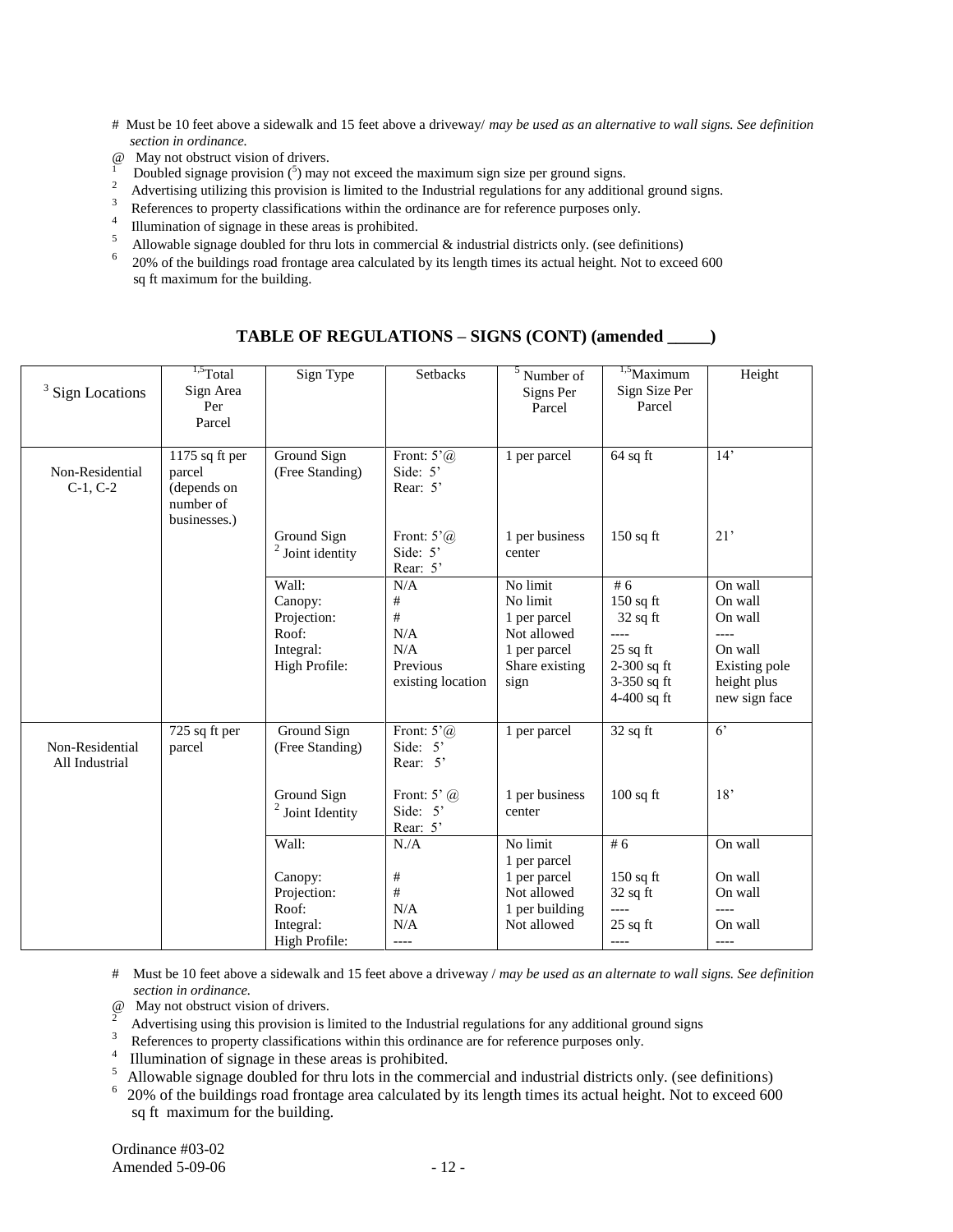The following regulations shall be included in the design of all ground signs.

(1) Landscaping: A landscaped area shall be provided for each ground sign. The landscaped area must contain a minimum of two (2) square feet for each square foot of the sign area. The area shall consist of a minimum of 50% perennial plantings. The landscape design must be approved by either the Planning Commission or the Building Department, during their respective reviews.

# **NON CONFORMING SIGNS**

Nonconforming signs are those signs that do not comply with the size, placement, construction or other standards or regulations of this ordinance, but were lawfully established prior to its adoption. Signs for which the Zoning Board of Appeals has granted a variance prior to the effective date of this ordinance and can be documented are exempt and shall not be defined as non-conforming. It is the intent of this ordinance to encourage eventual elimination of nonconforming signs in a timely manner. This objective is considered as much as a subject of public health, safety and welfare as the prohibition of new signs in violation of this ordinance. Therefore, the purpose of administering this ordinance is to remove nonconforming signs while minimizing economic burden on the sign owner. A nonconforming sign maybe continued and shall be maintained in good condition as described elsewhere in this Ordinance. However, the following alterations are regulated:

(1) A nonconforming sign shall not be structurally altered or repaired so as to prolong its life or so as to change its shape, size, type or design unless such change shall make the sign conforming.

(2) Another nonconforming sign shall not replace a nonconforming sign without further review.

(3) A nonconforming sign shall not be reestablished after the use to which it related has been discontinued for 90 days or longer

(4) A nonconforming sign shall not be reestablished after damage or destruction if the estimated expense of reconstruction exceeds 50 percent (50%) of the replacement cost as determined by the Administrator.

## **Sign Permit Requirements.**

(1) Permit: A permit is not required for "Exempt Signs". A permit must first be obtained from the Building Department for all other signs.

(2) Application: Applications for Sign Permits shall be made upon a form provided by the Department for this purpose. The applicant shall provide the following information.

- (a) Name, address, phone, fax and e-mail if possible, of the person (s) applying for the permit
- (b) Name, address, phone, fax and e-mail if possible, of the person (s) owning the parcel upon which the Sign is proposed to be located.
- (c) Name of business, address and parcel number of the property on which the sign is or will be located.
- (d) Identification of the type of sign (monument, freestanding, wall etc.)

Ordinance #03-02 Amended 5-09-06 - 13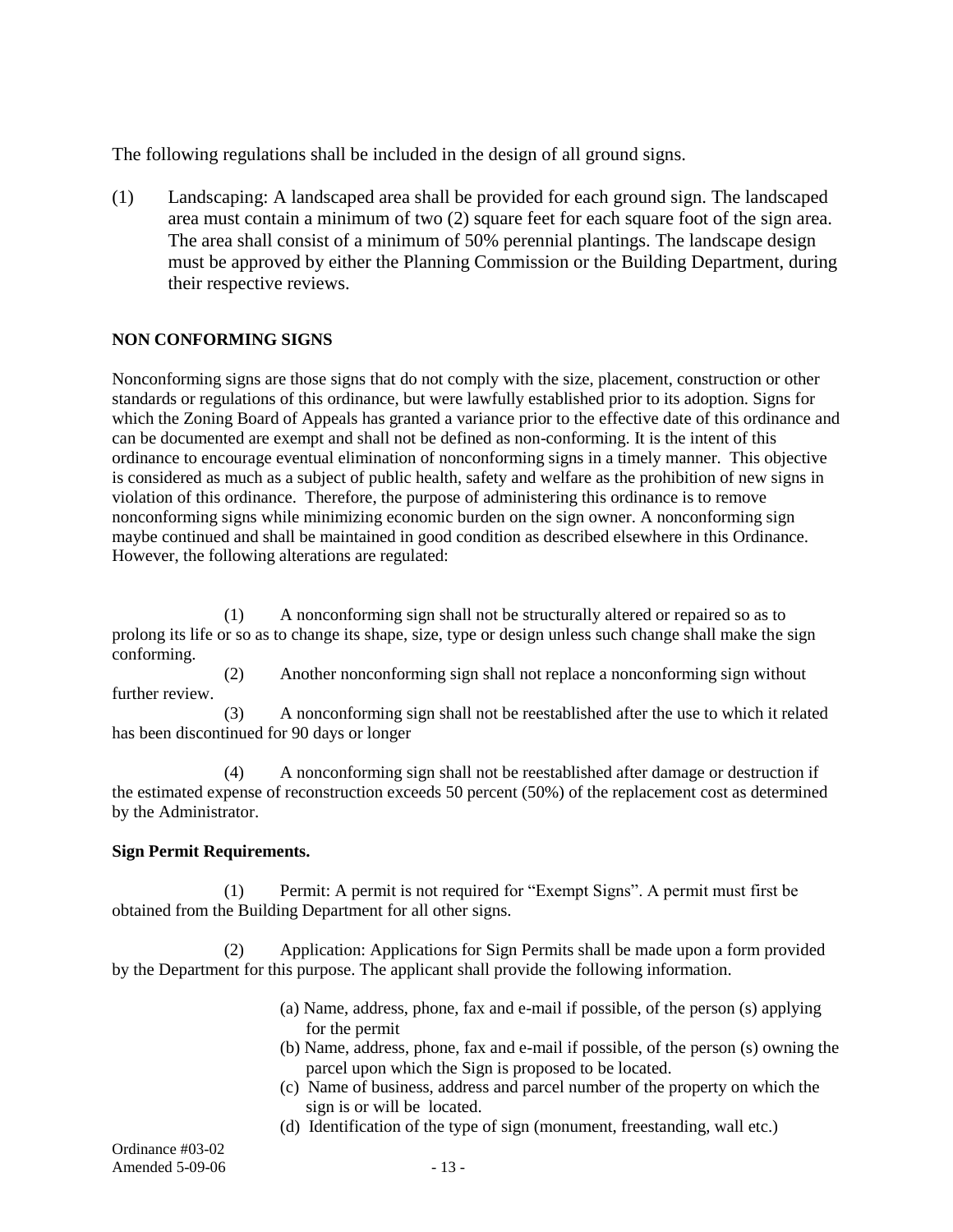- (e) Two copies of the plans and specifications. The method of construction and/or attachment to a building, or in the ground, shall be explained in the plans and specifications.
- (f) Copy of stress sheets and calculations, if deemed necessary by the Building Department, showing the structure as designed for dead load and wind pressure as determined in the building code.
- (g) Name, address, phone, fax and e-main if possible of the Company erecting the Sign.
- (h) Such other information as the Building Department may require to show compliance with this Sign Ordinance, and any other applicable laws.
- (i) The seal or certificate of a registered structural or civil engineer, when required by the Building Department.
- (j) The Residential or Non-residential area where the Sign is proposed to be located.

(3) Site Plan: Two copies of a sketch illustrating where the sign will be on the site with setbacks accurately dimensioned. The sketch should also include the location of all existing buildings, roads, parking areas, signs, entrances and exits on the site.

(4) Sign Drawings: Three copies of a drawing of the proposed sign(s) shall include all of the following detailed information.

- a. Height of the sign above finished grade.
- b. Surface of the sign (material, color and dimensions)
- c. Dimensions and display area of the proposed sign.
- d. Such other information as deemed necessary by the Building Department.

(5) Temporary Sign: All information required for the submission of permanent signs shall be required for the submission of a temporary sign.

- (6) Review Process: The Building Inspector or his/her designee(s) shall have the sole authority to approve or deny applications for temporary or permanent signs. The Inspector or designee shall review the application for conformance with the requirements of the Ordinance. The Building Inspector or his/her designee may refer any application for sign approval to the Sign Board of Appeals for their review. The application shall be either approved or denied within a reasonable time frame as follows:
	- (a) Sign applications that conform to all applicable Ordinance standards shall be approved.
	- (b) All applications for sign permits that are incomplete or do not met the requirements of this Ordinance shall be denied.
	- (c) An approval of a sign permit may be conditioned upon compliance with reasonable conditions or limitations regarding the character of the sign, the surroundings in which it is to be displayed, and the purpose of this Ordinance.
	- (d) Approved applications for permanent signs shall be reviewed by the Birch Run Township Building Department for conformity with all Building Codes in effect in the Township and if in compliance therewith, the Building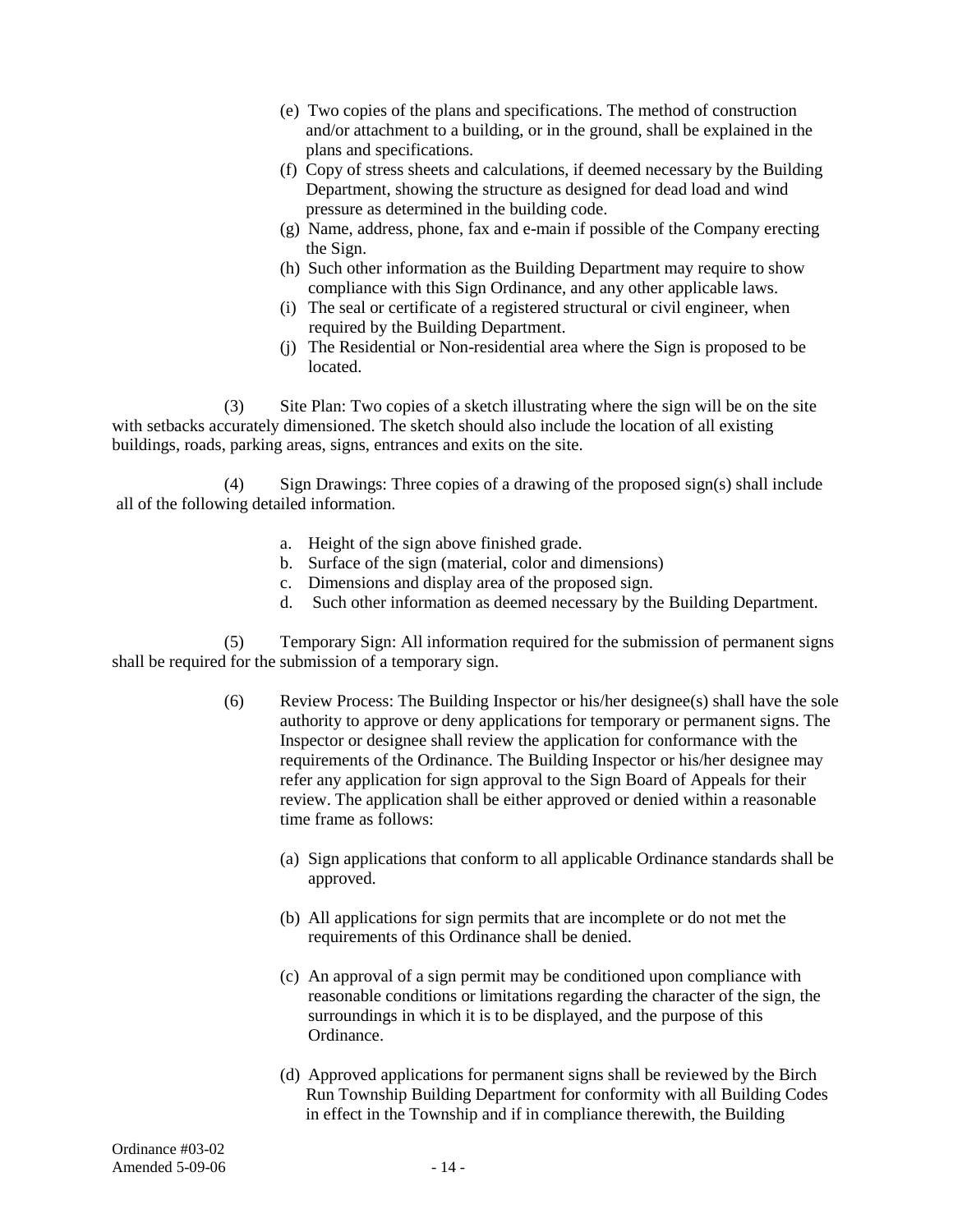Inspector shall issue the appropriate sign permit.

- (e) Permit Fees: Permit fees for Signs shall be established by resolution of the governing body of this Municipality. The Permit Fees must relate to the cost of issuing the permit and the inspections to achieve compliance with this Ordinance, and may vary based on the size, type, and height of the Sign.
- (f) False Information: A person providing false information under this Ordinance shall be guilty of a civil infraction.
- (g) Permits issued: Applicants meeting the provisions of this Ordinance shall be issued a permit within fourteen (14) days of submitting a complete application.

## **Administration and Appeals of Sign Ordinance Standards.**

- (1) Administrator: The Township Supervisor shall constitute the Sign Administrator for the purpose of this Ordinance and appoint personnel to administer and enforce the terms and conditions of this Ordinance and all other provisions related to Signs.
- (2) Enforcement: The Building Department shall issue Permits, as required by this Ordinance. The Department shall also ensure Signs comply with this Ordinance and any other applicable law. The Department shall also enforce the requirements that all Signs properly comply with this Ordinance by procuring a Permit. The Department shall make such inspections as may be necessary and shall initiate appropriate action to enforce compliance with this Ordinance and other applicable Sign laws.
- (3) Building Department Powers: The Department shall have the power and authority to administer and enforce this Ordinance. Included among such powers are the following specific powers:
	- (a) Every Sign for which a Permit is required shall be subject to the inspection and approval of the Department. When deemed advisable, a Sign may be inspected at the point of manufacture.
	- (b) Upon presentation of proper identification to the Sign Owner or Owner's agent, the Department may enter the Sign area for purposes of inspecting the Sign, Sign structure, and any fasteners securing the Sign to a building or support.

In cases of emergency, where imminent hazards to persons or property are known to exist, and where the Sign Owner, or Owner's agent, is not readily available, the Department may enter the Sign area for purposes of inspection and remediation. When on private property, the Department shall observe rules and regulations concerning safety, internal security, and fire protection.

If the Department is denied admission to inspect any sign, inspection shall be made only under authority of a warrant issued by a court of proper jurisdiction. When applying for such warrant, the Department shall submit an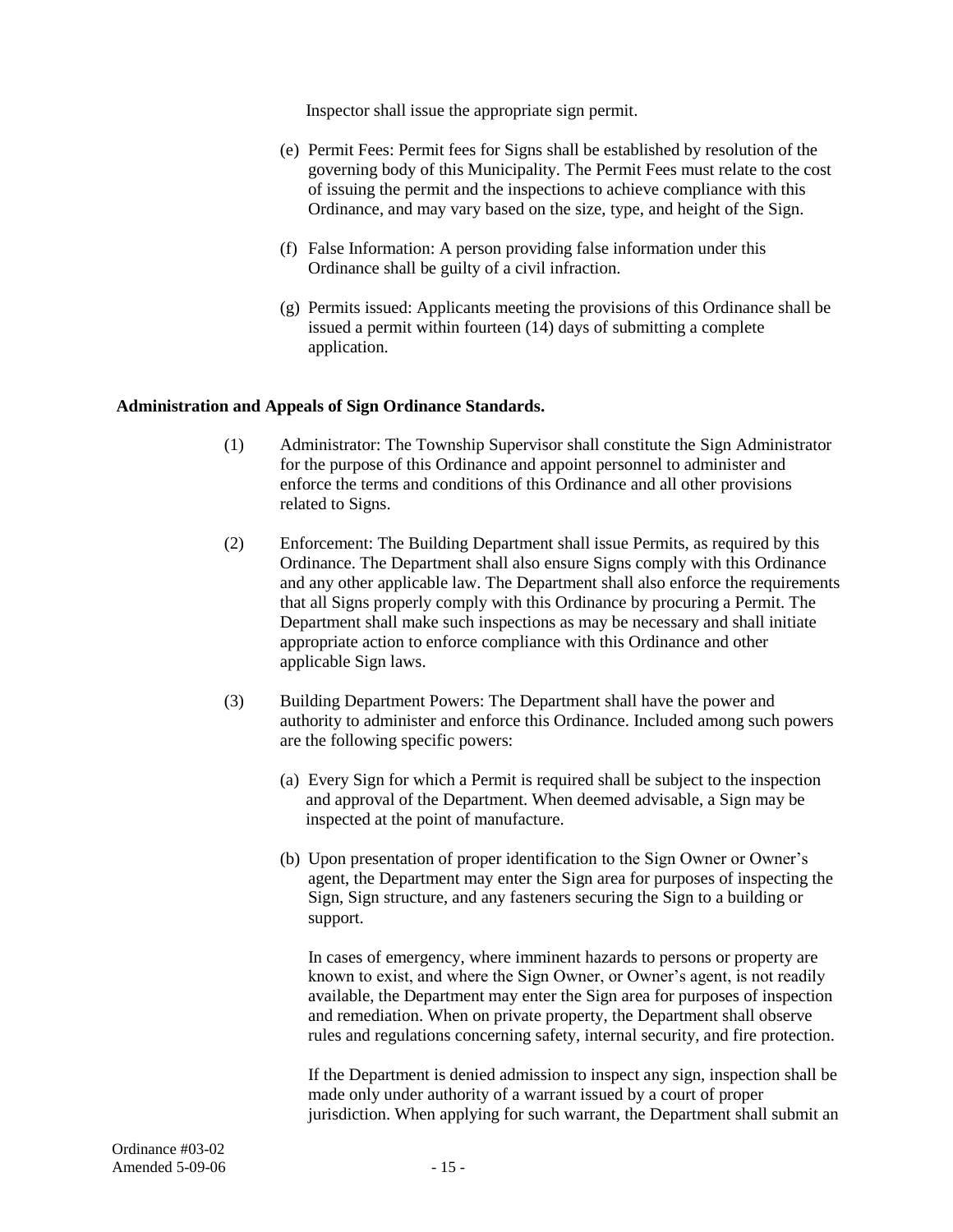affidavit setting forth a belief that a violation of this Ordinance exists with respect to a particular Sign, and the reasons for forming this belief. The affidavit shall designate the place and name of the Person believed to own or possess the Sign. If the court finds probable cause exists for the search of the Sign, and supporting structures, then a warrant authorizing the search shall be issued. The warrant shall describe the property with sufficient certainty to identify the same. This warrant shall constitute authority for the Department to enter the Sign area and to inspect the property.

- (c) Upon issuance of a Stop Order from the Department, work on any Sign that is being conducted in any manner contrary to this Ordinance shall be immediately stopped. This notice and order shall be in writing and shall be given to the property Owner of the Parcel, the Sign Owner, or to the person performing the work. The Stop Order shall state the authority to enforce a Stop Order.
- (d) The Department has the authority to revoke any Permit authorized by this Ordinance if the Sign violates this Ordinance or another law, provided that the Department shall offer the Sign owner an opportunity to be heard. The Person whose Permit is under consideration shall be given at least ten (10) days' written notice of the time, place, and reason for the hearing. The Sign Owner and/or Person identified in the Permit shall be permitted to present relevant facts and legal argument concerning the pending revocation. Following this hearing, the Department shall consider the merits of the case and shall present a written opinion prior to any action. If, however, the Department believes the health, safety, or welfare of the citizens are endangered by any violation of this Ordinance, the Department may immediately revoke any Sign Permit.
- (e) A Sign installed after the effective date of this Ordinance, and not conforming to this Ordinance, shall be removed immediately by the Owner. The Sign Owner shall not be entitled to compensation for the Sign removal and shall reimburse the Department for any costs incurred in connection with the removal.
- (f) Any Person violating any provisions of this Ordinance shall be guilty of a civil infraction. Each day on which a violation occurs shall constitute a separate offense. In addition, the municipal attorney is authorized to take all action, legal, injunctive and equitable, to assure compliance with this Ordinance.
- (4) Sign Board of Appeals: The Birch Run Township Zoning Board of Appeals shall constitute the Sign Board of Appeals for the purpose of this ordinance and a quorum shall consist of three (3) members.
- (5) Appeals Authorized:
	- (a) Any person allegedly aggrieved by a decision of the building inspector or code enforcement officer relative to the placement, area, height and construction of a sign may appeal such decision to the Township Sign Board of Appeals. Such appeal shall be taken to the Building Department.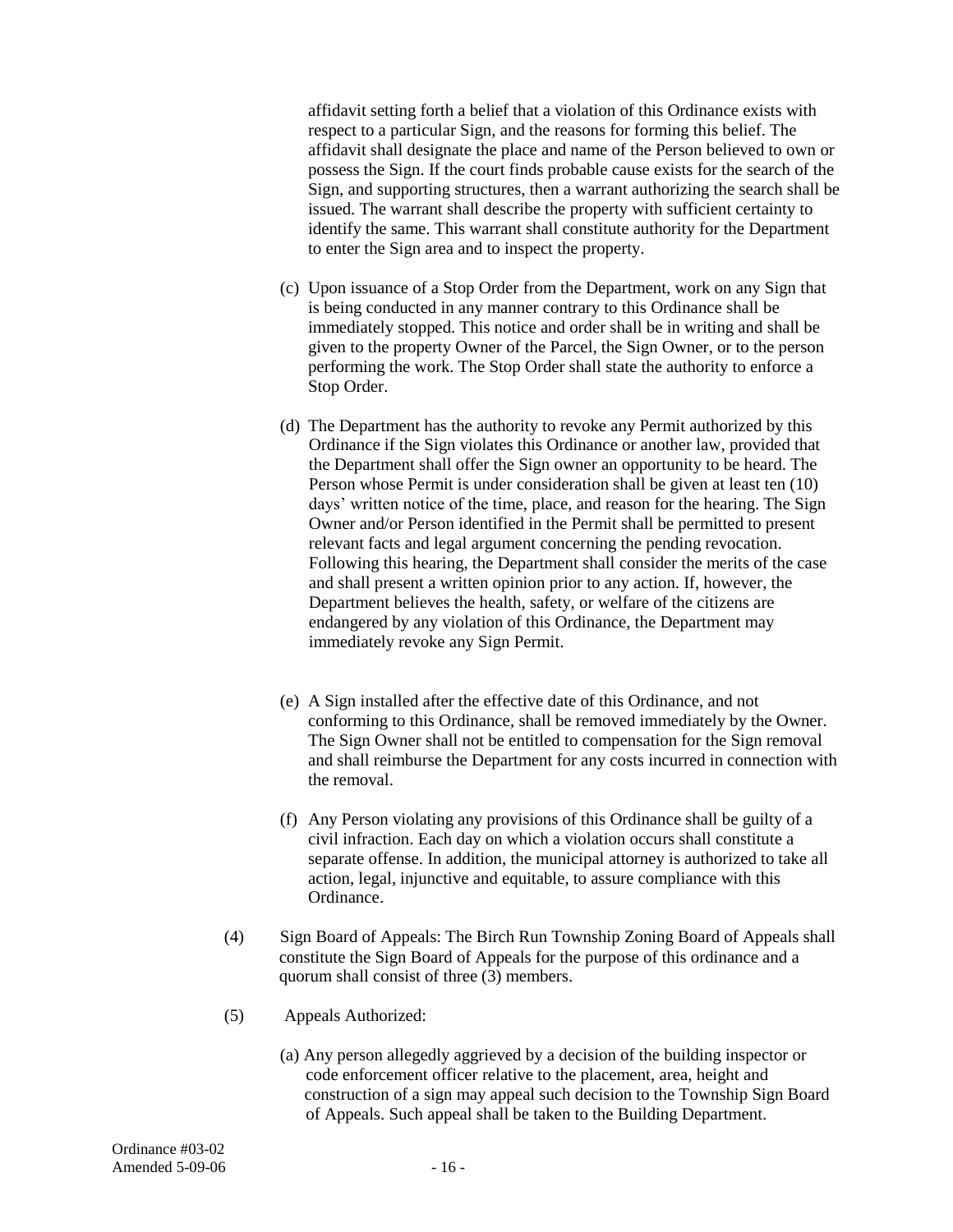- (b) Whenever the strict application of requirements from this ordinance may pose a demonstrable hardship or practical difficulty with regard to placement, area, height and construction of a sign, an appeal for variance from such requirements may be filed with the Building Department on a form provided for such purpose.
- (c) The Administrator or his/her designee(s) shall then place the appeal on a special meeting of the Sign Board of Appeals within forty-five (45) days of filing .
- (d) Within ninety (90) days of receipt, the board of appeals shall render a final decision in accordance with the provisions of this ordinance.
- (e) Any decision of the Sign Board of Appeals shall not become final until the expiration of five (5) Township business days from the date of the decision, unless the board finds that immediate effect is necessary to preserve a substantial property right, and so certifies in the record of the decision.
- (6) Fees: Any person filing an appeal with the Township Sign Board of Appeals shall fill out the necessary appeal form provided by the Building Department and shall pay the appropriate fee, as established by resolution of the Township Board.
- (7) Appeal Procedure:
	- (a) The Administrator or his/her designee shall give notice of all hearings to all owners of record of real property within three hundred (300) feet of the premises in question; such notice shall be delivered by first class mail addressed to the respective owners at the address given in the last assessment roll.
	- (b) All persons appealing shall be required to appear in person or to be represented by a duly authorized agent.
	- (c) The Sign Board of Appeals shall prepare an official record for each appeal and shall base its decision on this record. The official record shall include:
		- ∙ The relevant administrative records and administrative orders issued herein relating to the appeal.
		- ∙ The appeal form.
		- ∙ The requisite written findings of fact, the conditions attached, the decisions and orders by the Sign Board of Appeals disposing the appeal, signed by the chairman of the board.
	- (d) The appellant shall be prepared to furnish a site drawing, photograph, and any other means of proof, to the Sign Board of Appeals to demonstrate that a hardship or practical difficulty exists.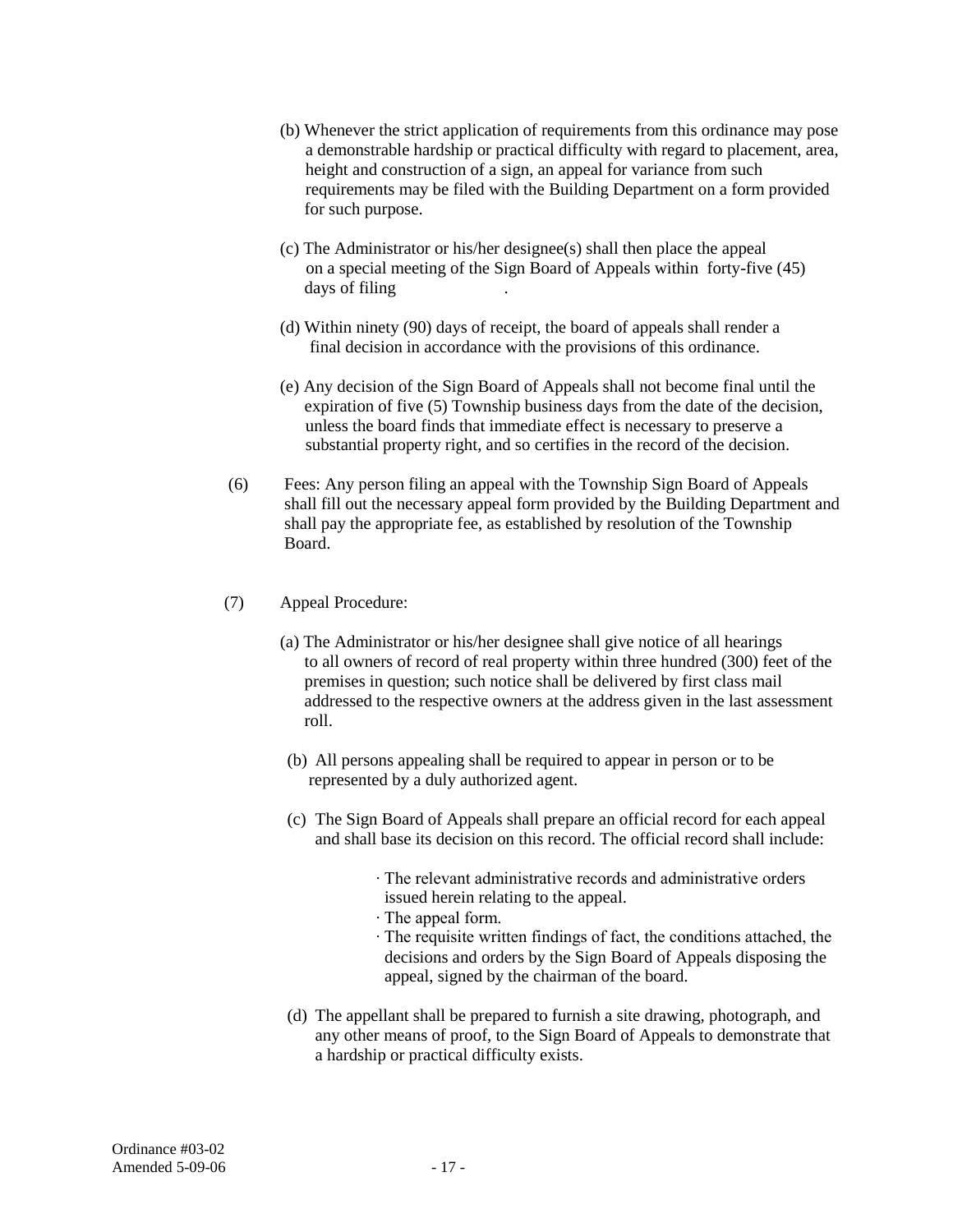- (8) Action of Sign Board of Appeals:
	- (a) The Sign Board of Appeals shall have the power to modify or reverse, wholly or partly, the notice or order, and may grant an extension of time for the performance of any act required of not more than three (3) additional months, where the Sign Board of Appeals finds that there is a practical difficulty or undue hardship resulting from the application of the provisions of this ordinance, and that such extension is in harmony with the general purpose of this ordinance to secure the public health, safety and welfare.
	- (b) The Sign Board of Appeals shall return a decision upon each petition within Forty five (45) days after a request or appeal has been filed, unless a longer time is agreed upon by the parties concerned; however, the Sign Board of Appeals may not order action on a petition until the next scheduled meeting.
	- (c) The concurring vote of a majority of the members of the Sign Board of Appeals shall be necessary to reverse, wholly or partly, or modify any order, requirement, decision, or determination of the building official or code enforcement officer; or to decide in favor of the applicant on any matter upon which the Sign Board of Appeals is required to consider or to effect any variation of the provisions of this ordinance.
	- (d) After a variance has been denied in whole or on part by the Sign Board of Appeals, then such petition shall not be resubmitted for a period of one (1) year from the date of the last denial, provided however, that a denied variance may be reconsidered by the Sign Board of Appeals within said one (1) year period, when, in the opinion of the building official, or code enforcement officer or Sign Board of Appeals, newly discovered evidence or changed conditions warrant such reconsideration.
	- (e) Scope of Hearing: At the hearing, the petitioner shall be given an opportunity to show cause why the notice or order should be modified or withdrawn, or why the period of time permitted for compliance should be extended.

(9) Stay: An appeal shall stay all proceedings in furtherance of the action appealed from unless the building inspector certifies to the Sign Board of Appeals, that by reasons of facts stated in the certificate, imminent harm to persons or property exists, in which case the proceedings shall not be stayed, except by an order of a court of competent jurisdiction.

(10) Adjustment in size and location. The Birch Run Township Sign Board of Appeals may, upon application by the property owner, make reasonable adjustment in the size and location requirements for any sign, where such action meets all of the following standards:

- (a) A variance is deemed in the public interest; and
- (b) The variance would not adversely affect properties in the immediate vicinity of the proposed sign; and
- (c) The alleged hardship or practical difficulties supporting the variance request results from conditions that do not generally exist throughout the Township, and denial or a variance would preclude all reasonable use of the property; and,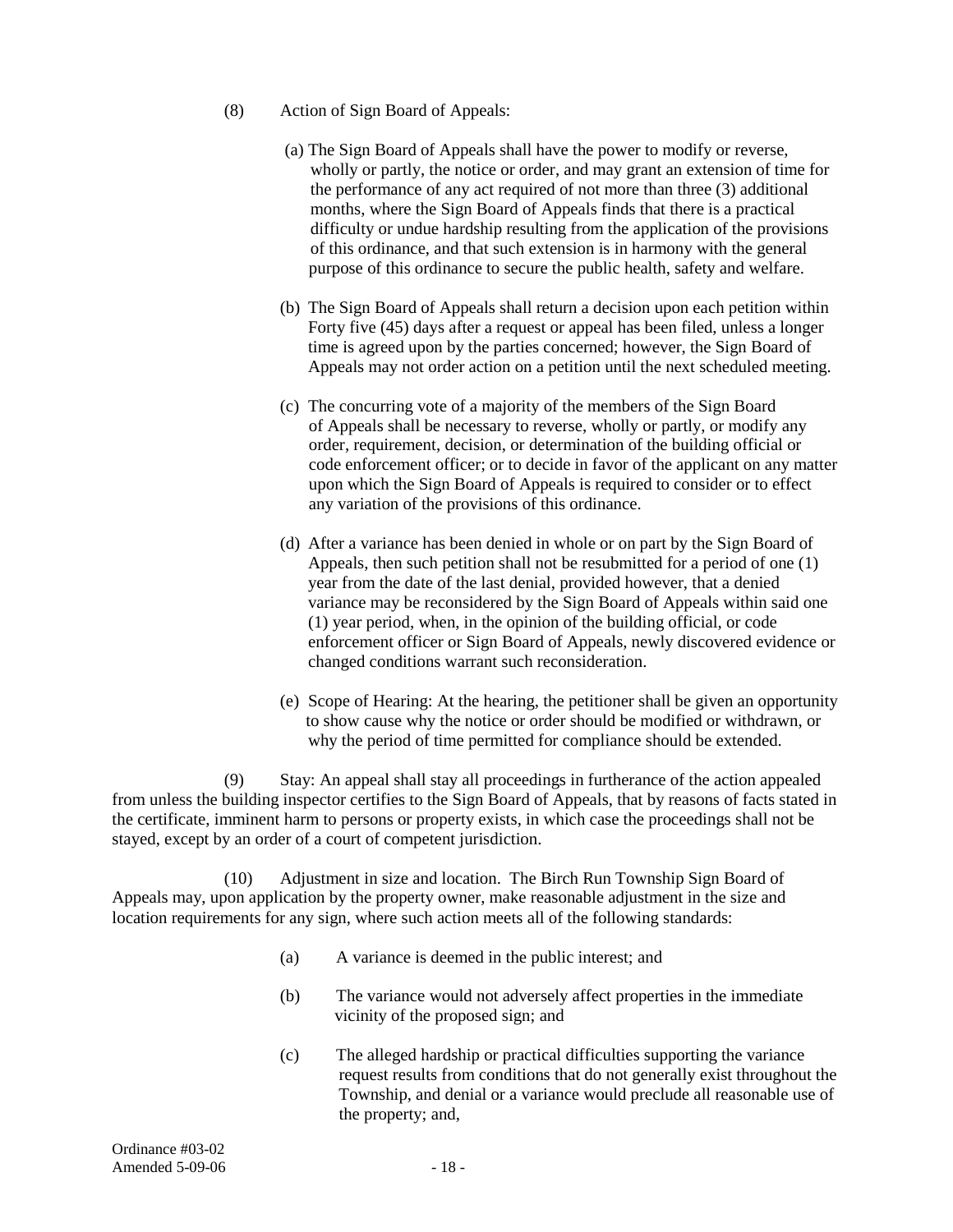- (d) Granting a variance would result in substantial justice being done, considering the public interests protected by the standards of this chapter, the individual hardships that would be suffered by denial of the variance and the rights of others throughout the Township whose property may be affected by granting the variance; and,
- (e) The type of sign has been designed to make it compatible with the surrounding area.

(11) Violations. It shall be unlawful for any person to erect, construct, enlarge, alter, repair, move, use or maintain any sign in the Township, or cause or permit the same to be done, contrary to or in violation of any of the standards and regulations of this Ordinance. Any such violation, including the failure to remove a sign when directed under the authority of this Ordinance, shall constitute a Municipal Civil Infraction punishable in accordance with such ordinance and procedure in effect.

(12) Severability. The various parts, sections, and clauses of this Ordinance are hereby declared to be severable. If a court of competent jurisdiction adjudges any part, sentence, paragraph, section, or clause unconstitutional or invalid, the remainder of the Ordinance shall not be affected thereby.

(13) Savings Clause. All proceedings pending and all rights and liability existing, acquired or incurred at the time the Ordinance takes effect are saved and may be consummated according to the law in force when they were commenced.

(14) Publication. Publish a proper summary of this ordinance in the *Birch Run/Bridgeport Herald* within 30 days after adoption. (MCL 41.184(3))

(15) Repeal. All other ordinances or parts of ordinances in conflict herewith are hereby repealed only to the extent necessary to give this Ordinance full force and effect.

(16) Effective Date. December 12, 2003

I hereby certify that the preceding Ordinance was adopted by the Birch Run Township Board at its regular meeting held on November 11, 2003 and published in the *Birch Run/Bridgeport Herald* on December 10, 2003.

-\*

\_\_\_\_\_\_\_\_\_\_\_\_\_\_\_\_\_\_\_\_\_\_\_\_\_\_\_\_\_\_\_ Amy Cook, Its Clerk